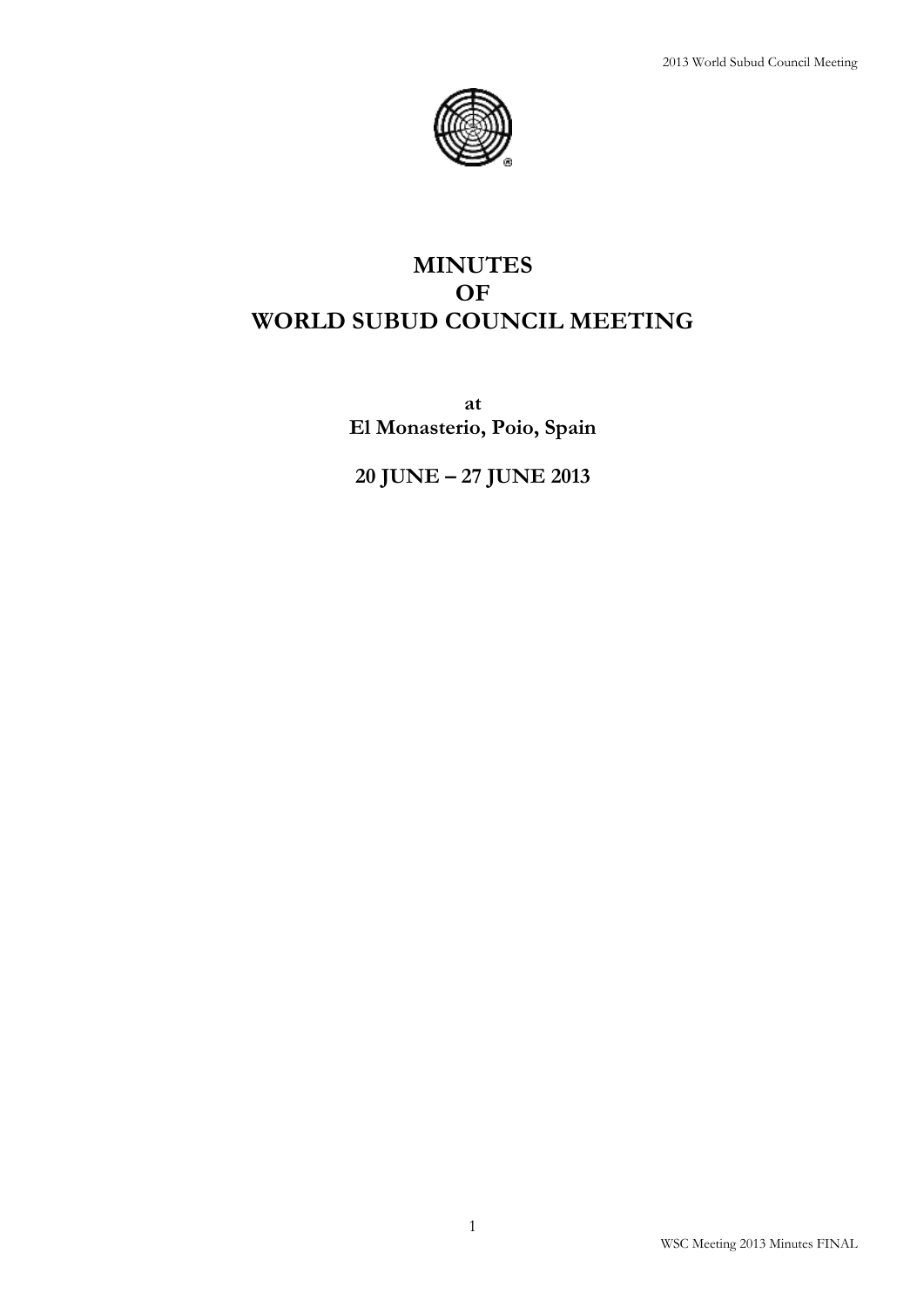| <b>CONTENTS</b>                                                                          | Page           |
|------------------------------------------------------------------------------------------|----------------|
| 1. International Helpers Reports and comments                                            | $\overline{3}$ |
| 2. Muhammad Subud Foundation and World Subud Association – 1 <sup>st</sup> Joint meeting | $\overline{4}$ |
| 3. Muhammad Subuh Foundation Trustee Selection                                           | $\overline{4}$ |
| 4. 2014 Subud World Congress Presentation                                                | 5              |
| 5. WSA Finances                                                                          | 6              |
| 6. Funding Presentation,                                                                 | 7              |
| 7. Intranet Project                                                                      | 7              |
| 8. Subud Enterprise Services International                                               | 8              |
| 9. Susila Dharma International Association                                               | 8              |
| 10. Subud International Cultural Association                                             | 9              |
| 11. WSA Chair's Overview                                                                 | $\overline{Q}$ |
| 12. WSA Executive Work in Progress                                                       | 10             |
| 13. Subud Youth Activities International                                                 | 10             |
| 14. Subud International Health Association                                               | 10             |
| 15. Muhammad Subud Foundation and World Subud Association – 2nd Joint meeting            | 11             |
| 16. WSA Archives                                                                         | 11             |
| 17. Translations of Talks and Video subtitles                                            | 11             |
| 18. Muhammad Subud Foundation and World Subud Association - 3rd Joint meeting            | 12             |
| 19. Report back from World Congress Working Party                                        | 13             |
| 20. Subud Materials project                                                              | 14             |
| 21. WSA 2014 Budget                                                                      | 14             |
| 22. WSA Care Support                                                                     | 15             |
| 23. Review of 2010 World Congress Resolutions                                            | 15             |
| 24. WSA Membership - Serbia                                                              | 16             |
| 25. Conference call with Rida Liobo Loote, Zone 6 Rep                                    | 16             |
| 26. Continuity and Handover                                                              | 16             |
| 27. Voting Electronically                                                                | 16             |
| 28. Subud on the Internet                                                                | 17             |
| 29. Subud Centres                                                                        | 17             |
| 30. Joint zones and Wings Work Group                                                     | 17             |
| Summary of Proposals                                                                     | 19             |
| Attachments and Appendices                                                               | 21             |

| <b>ATTENDEES:</b>                                          |                                    |                                          |                                                         |  |
|------------------------------------------------------------|------------------------------------|------------------------------------------|---------------------------------------------------------|--|
| WSA Chair                                                  | Luqman Penseney                    |                                          | WSA Affiliate Coordinators and Foundation Chairs:       |  |
| WSA Executive Chair                                        | Maxwell Fraval                     | SDIA Chairperson                         | Kumari Beck                                             |  |
| WSA Exec. Vice-chair                                       | Maya Korzybska                     | SICA Chairperson                         | Latifah Taormina                                        |  |
| <b>WSA Treasurer</b>                                       | Hammond Peek                       | SYAI Representative Area I               | Roland Fraval                                           |  |
| WSA Accountant                                             | Elwyn Waugh                        | SESI Coordinator                         | Rashad Pollard                                          |  |
| WSA Secretary                                              | Silvana Caradoc Evans<br>MSF Chair |                                          | Bachtiar Lorot                                          |  |
| Zone Representatives/ WSA Directors:                       |                                    |                                          |                                                         |  |
| Zone $1/2$<br>Hadrian Fraval                               |                                    | Zone 7                                   | Dave Hitchcock                                          |  |
| Zone 3                                                     | Paloma de la Viña                  | Zone 8                                   | Rodrigo Mudarra Michelina                               |  |
| Zone 4                                                     | Robiyan Easty                      | Zone $9$                                 | Mauricio Castillo                                       |  |
| Zone 5                                                     | <b>Harvey Peters</b>               |                                          |                                                         |  |
| <b>International Helpers:</b>                              |                                    |                                          |                                                         |  |
| Area I: An Dien Madden; Renata Peek; Isti da Silva; Luqman |                                    |                                          | Area II: Elisabeth Bammel; Dorinda Johnson; RagnaValli; |  |
| Harris; Amarjit Singh                                      |                                    |                                          | Hamish Barker; Hassan Czwiertnia; Lawrence Leetz;       |  |
| Area III: Elaina Dodson; Grace Hodgson; Daniela Urrutia;   |                                    | Apologies:                               |                                                         |  |
| Hamilton Schragen; Manuel Urrejola Gonzalez; Reynaldo      |                                    | Zone 6: Rida Liobo Loote                 |                                                         |  |
| Mosquera.                                                  |                                    | Area I International Helper: Joyowidarbo |                                                         |  |
|                                                            |                                    | WSA Deputy Chair: Elias Coragem Dumit    |                                                         |  |
| Other Attendees & observers                                |                                    |                                          |                                                         |  |
| <b>WSA Archives Coordinator</b>                            | Armand Bisson                      | WSA Fundraiser                           | <b>Stuart Cooke</b>                                     |  |
| WSA Care Support Coordinator                               | Arnaud Delune                      | <b>WSA Archivist</b>                     | Amalijah Thompson                                       |  |
| WSA Chair's assistant                                      | Amanda Riviera                     | Talks & Translations Coord.              | Elisa Sanchez Caballero                                 |  |
| English/Spanish Translations                               | Carla Morena                       |                                          |                                                         |  |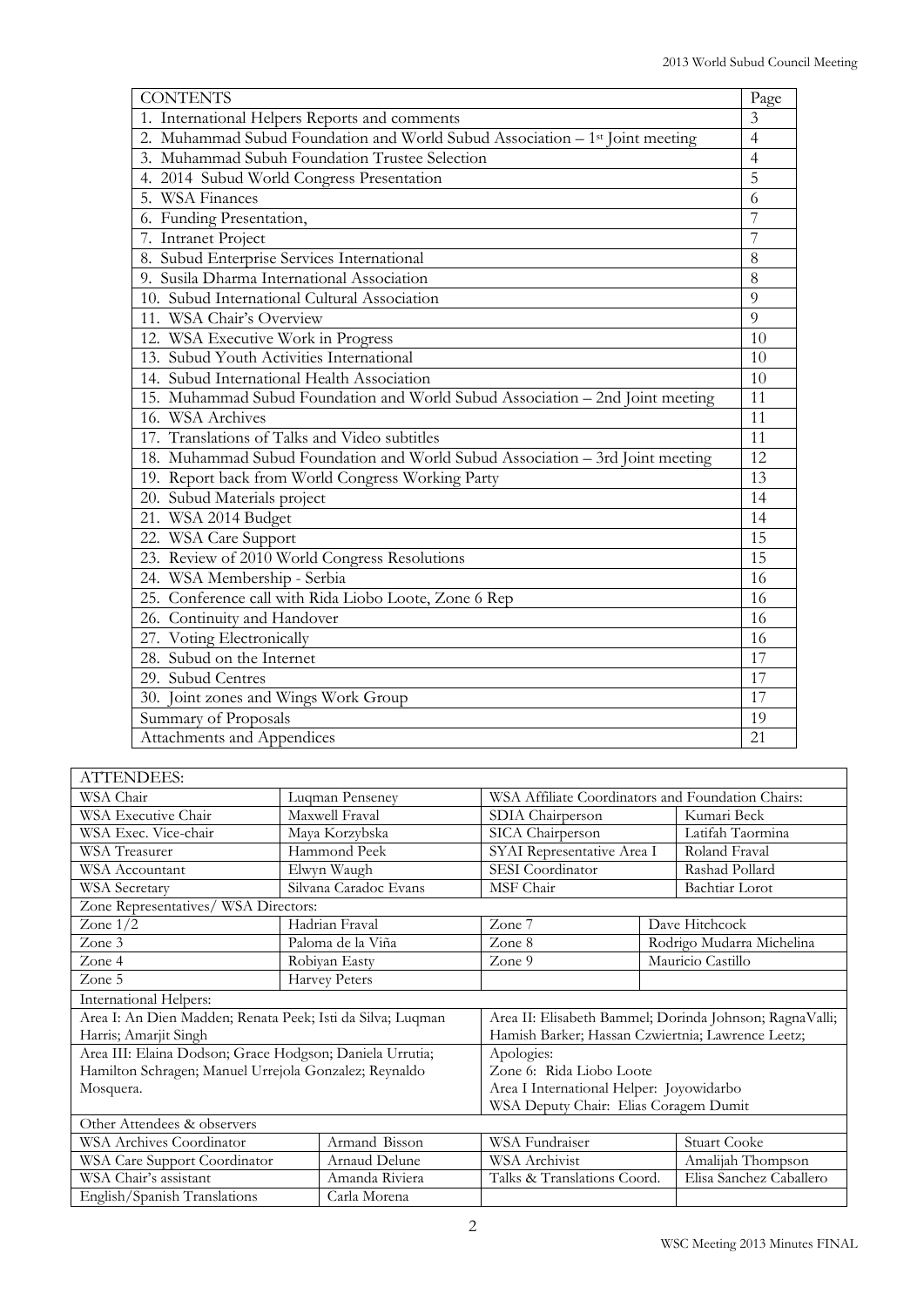# **Introduction**

Luqman Penseney, WSA Chair, welcomed council members to the first day of the World Subud Council (WSC) meeting in Poio and thanked Elwyn Waugh, WSA Accountant, for standing in as WSA Deputy Chair in the absence of Elias Coragem Dumit, who was unable to attend due to family commitments.

He also introduced Amanda Rivera who has volunteered to work with him and Elias as an assistant. Luqman thanked Carla Moreno for volunteering to translate during the meeting.

Luqman asked the Council to be mindful of Ibu Rahayu's advice in her letter to the Zone 3 Gathering and as per the following quote:

' ….. I feel the members need something to stimulate the awakening of the soul at this time. Nevertheless, I have faith that the power of God always accompanies Subud Gatherings, when we hold them for the worship of God'.

## **Program**

Maxwell Fraval, WSA Executive Chair, explained that a program had not been drawn up and that a List of Topics had been circulated in advance of the meeting. Suggestions for topics to be added to the list were discussed and the following 5 themes emerged:

- World Congress
- Helpers and Committee working together, Helpers supporting wings
- Finance and Fundraising
- Handover and continuity
- Subud Centres

It was agreed that the Zone Reps would put together a program based on these themes and present it to the Council the following day.

# **1. INTERNATIONAL HELPERS REPORTS and COMMENTS**

Area II and Area III International Helpers reports had been circulated to Council prior to the meeting and the International Helpers present were asked to give additional comments and observations to the meeting which are summarised below:

Area I: IH's visited groups in Sri Lanka, Singapore and India and found that members travelled long distances to attend latihan. Poverty is the main obstacle to owning latihan halls. In India the National Committee is very strong and IH's visits are much appreciated. IH's included members' impressions in the report on their visit to India. IH's have visited 14 countries in the Zone and most have been visited twice and they can see a difference since their first visit. Still to visit: Pakistan and China. Indonesia has many more members (approx. 6000) than the rest of the Zone put together. There is a formal structure for helpers but little contact between groups and National helpers. Members have a lot of questions and need visits, not only from helpers. There appears to be a 'dis-connect' between Indonesia and the rest of the world. IH's have also seen a change in Vietnam where a large hall has been used for a latihan for all members.

Area II: Delegates appeared to come to the Zone 4 meeting without being fully briefed. Some delegates were not able to attend due to lack of funds. IH's travelled to all groups in Germany which was appreciated by the members. Visitors came from other countries. Sometimes there are obstacles to IH visits which need to be overcome. In S. Africa there are still differences between white and black members. IH's raised the question: How do IH's support Zone Reps, Wings and WSA Exec?

Area III: IH's travel with attention only on the kejiwaan. On occasions, IH's have been able to test with members who are experiencing depression. They do not have a clear idea of the extent of the problem. Groups in E Canada were visited and latihan and testing much appreciated perhaps a 'kick start'.

Groups in S America are all different depending on the country and the group. IH's feel it is important to work with local helpers so that they have the capacity to work with the members and that latihan remains alive. Problems in Colombia appear to be resolving through work of local helpers. In Bogota there are now regular kejiwaan activities and members young and old are returning. Cuba is a special case and needs more kejiwaan support more often.

International Helpers supporting and working with Council members was discussed and Harvey Peters commented that the unique connection between latihan and the way we work together and make decisions on inner and outer content result in decisions that do not make sense but in retrospect are seen as right. Be careful to value IH's input guidance.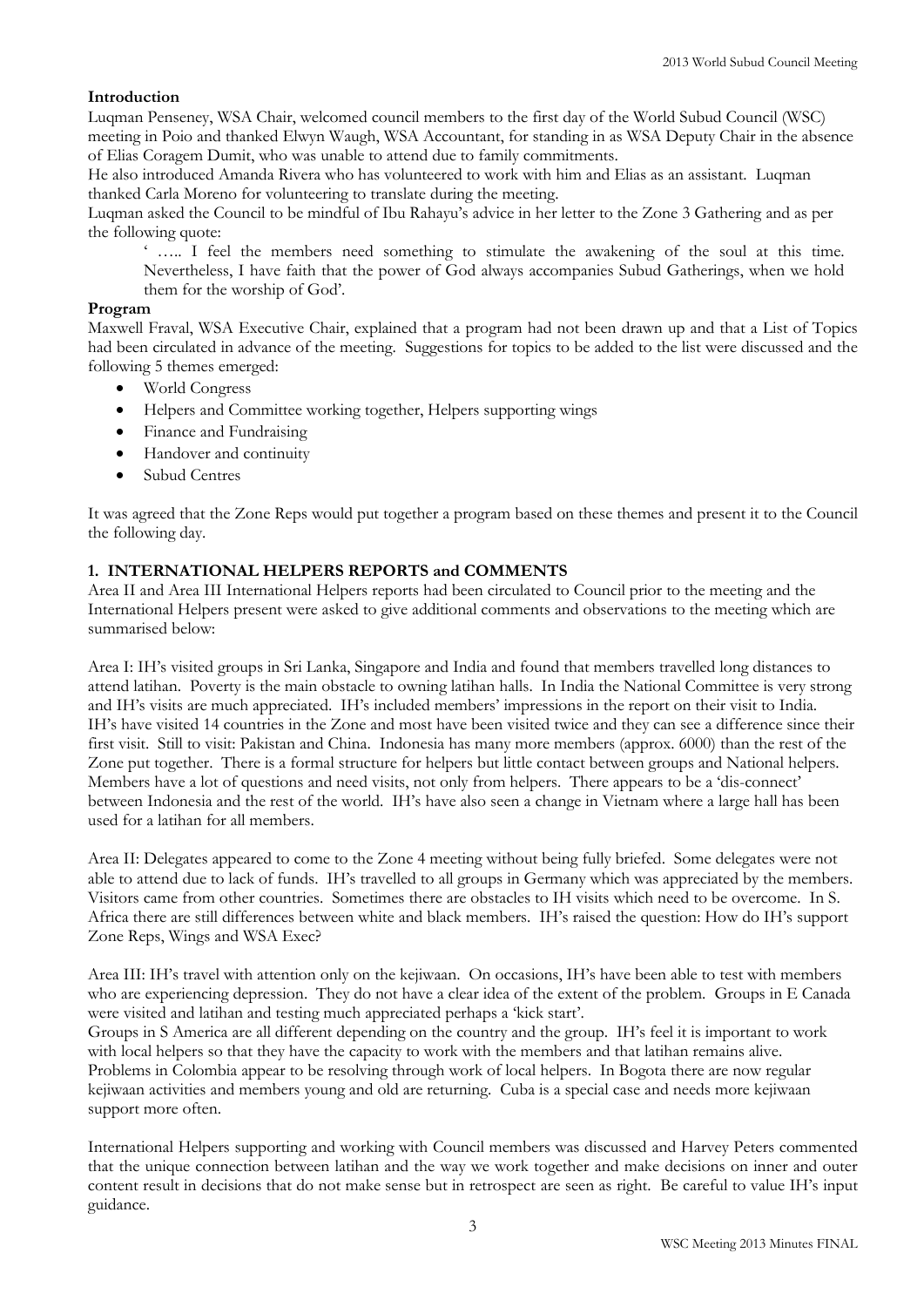# **2. MUHAMMAD SUBUH FOUNDATION AND WORLD SUBUD COUNCIL – 1 st JOINT MEETING**

The WSA Chair and Executive, Zone Reps and four International Helpers were joined by \* MSF Trustees for a joint meeting. Luqman explained that the intention for this session was to clarify roles and working relationships based on Ibu Rahayu's advice given in her reply to letters from himself and Bachtiar Lorot, MSF Chair.

Bachtiar summarised the work of MSF Trustees over the past few days and explained that they had created drafts of a mission statement, a list of purposes and activities, a strategy for maintaining members' trust and an outline of the MSF-WSA relationship. He stressed that the documents as presented were working documents and welcomed comments and suggestions from those present. Lengthy discussion ensued and clarification was sought about the Legacy Project and how it was to be implemented and managed.

It was agreed that further joint MSF-WSC sessions would be included in the program and that the intention for this next session would be to initiate a process of finding the meaning and way of working together and supporting each other.

\* Mahmud Nestman, who had been facilitating MSF Trustees' work, was also present at this session.

# **PLENARY SESSION**

**Program** - A program for the WSC meeting was presented by Zone Reps and it was agreed to work to this program with modifications if necessary.

**Consensus** – The Organisational Task Force are looking into this and will report back in due course.

# **Minutes of the 2012 WSC meeting <sup>1</sup>**

It was proposed that the Minutes of the 2012 WSC meeting be accepted as an accurate record of the meeting

Proposed: Hadrian Fraval, Zone 1 & 2 Rep Seconded: Paloma de la Viña, Zone 3 Rep. Full Council: passed unanimously Board of Directors: passed unanimously

## **Joint MSF – WSC session**

**.** 

A summary of the joint MSF-WSC session was given for the benefit of those who were not present at the session earlier in the day.

# **3. MUHAMMAD SUBUH FOUNDATION TRUSTEE SELECTION**

The WSA Chair and Executive, Zone Reps and five International Helpers were joined by \* MSF Trustees for a joint meeting to discuss the Trustee selection process and in particular, the replacement of one trustee mid-term, for a further two years.

Bachtiar explained that Heloise Jackson was standing down as a Trustee for family reasons and in the interests of transparency he wanted to inform the WSA Board of Directors of the situation regarding the appointment of a replacement Trustee.

IH's tested the 5 candidates whose qualities and experience satisfied the requirements for an MSF Trustees. As a result of this testing, two candidates were shortlisted as a replacement Trustee. Four Trustees felt the need for further testing to assist the decision between the two candidates. At the same time Trustees were considering the possibility of appointing an extra candidate for a full term (four years) i.e. eight Trustees instead of seven. Five Trustees were in favour and two were not in favour of appointing an extra Trustee. Bachtiar further explained that the membership would need to be informed about a change to the current Trustee selection procedure.

After some discussion, IH's and MSF Trustees agreed to do further testing and later reported that it was unanimously agreed that one of the short listed candidates be appointed as a replacement Trustee for a two year term and the other short listed candidate be asked to put herself forward for appointment as a Trustee for a full

<sup>1</sup> The voting members of the WSC are the Zone Reps. except in those cases where the proposal specifically requires a resolution to be approved by the WSA Board of Directors.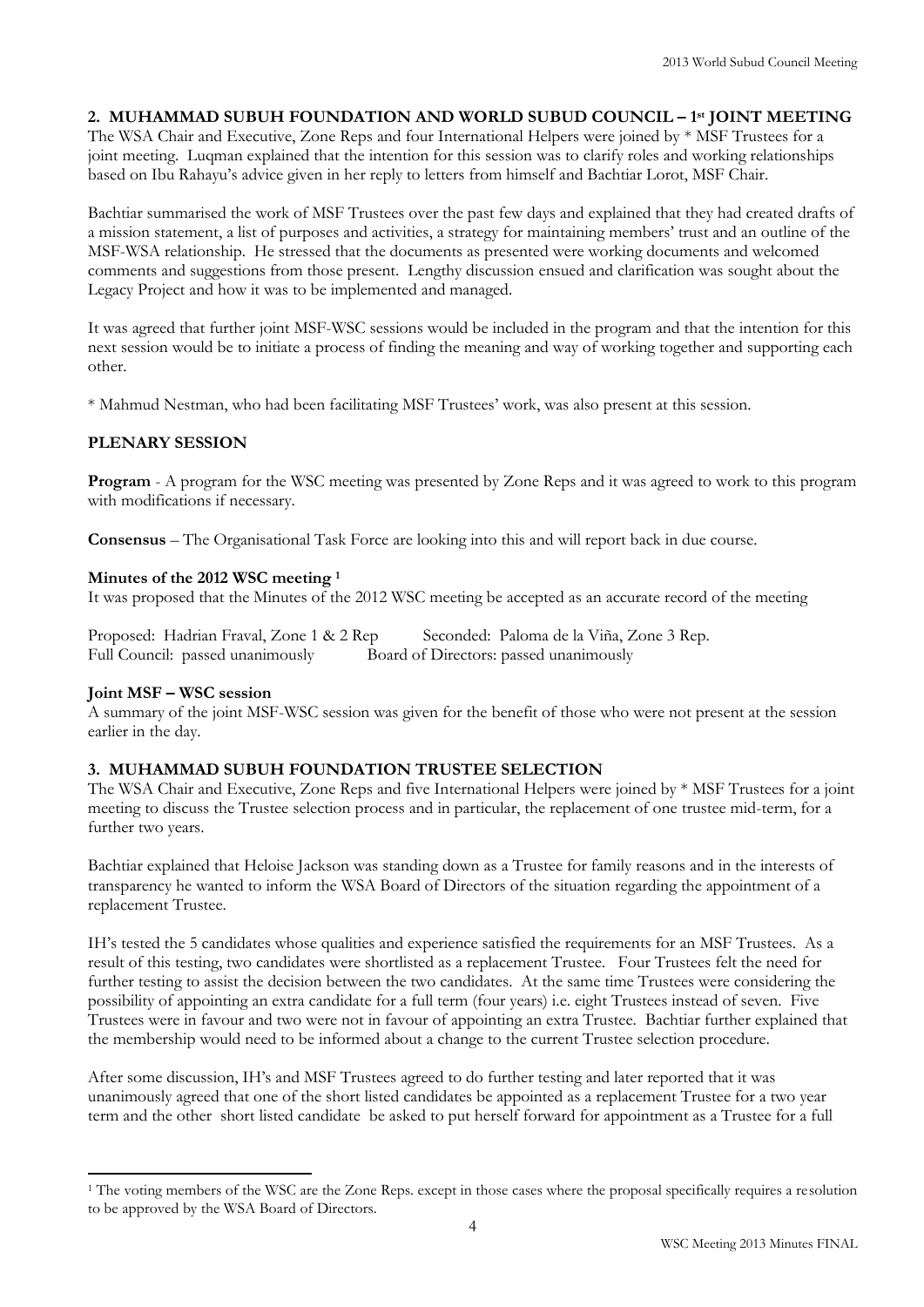term. Council was reminded that according to the Bylaws, the WSA Board of Directors appoint the Trustees of the Muhammad Subuh Foundation.

It was therefore proposed that Michael Heathcote be appointed as a Trustee of the Muhammad Subuh Foundation for a two year term.

Proposed: Dave Hitchcock, Zone 7 Rep Seconded: Hadrian Fraval, Zone 1 & 2 Rep Board of Directors: Passed unanimously

Robiyan Easty, Zone 4 Rep. proposed 'a huge' vote of thanks to Heloise for her service to MSF as Trustee and Heloise replied saying that it had been a privilege to serve as a trustee and thanked all the Trustees for their support.

Luqman thanked the MSF Trustees, the IH's and the Board of Directors and all who had been involved in the process.

\* Mahmud Nestman who had been facilitating MSF Trustees work was also present at this session.

# **4. 2014 SUBUD WORLD CONGRESS PRESENTATION**

Maya Korzybska, WSA Executive Vice-Chair, brought the Council up to date with the current overall situation concerning the World Congress in Puebla, Mexico.

The last 18 months had been spent securing venues, meeting spaces, support services and a team of program leaders for a wide and varied program of activities. Maya was delighted to announce that the local Governor of Puebla had agreed to let the World Congress have the use of the Convention Centre, free of charge. She explained that this was due to the personal intervention of the Governor's sister who heads a foundation dealing in human trafficking and suggested that a donation be made to this foundation.

School premises situated next door to the Convention Centre will be available for children's activities and workshops. This came about through a local Subud member's connection with the Catholic Church in Puebla. There are some other spaces in the same area which are currently empty that may also be available.

Discussions are under way with the Museum of Modern Art about a Subud artists art installation during the World Congress and good progress is being made.

With help from a Subud member (Lienhard Berger), negotiations are taking place with VW on sponsorship deals with possible use of vehicles during World Congress.

Ten hotels have been approached about tax exemption on hotel bills for Subud members who are non-Mexican nationals or residents and 95% have agreed to offer this exemption. There are a wide variety of styles of hotels available ranging from western Holiday Inn to local traditional hotels. Full details of hotels will be available on World Congress website ( [www.subudworldcongress2014.com](http://www.subudworldcongress2014.com/) ) as well as a map showing proximity to World Congress venues. The City Express Hotel has been booked for WSC which is a short walk to the convention centre. WCOT Customer Services Team (Email: customer.service@subudworldcongress2014.com ) will be available to help members find suitable hotels.

Interaction with the local community is being developed through local artists and crafts people and Puebla's monthly 'What's On' publication is willing to include Subud events and concerts open to the general public. There is a large open space, known as La Plaza, which WILL be partially or fully covered which is ideal for an evening café entertainment area.

Osanna Vaughn has agreed to work on behalf of Subud in the Public Relations area and information about Subud for the public has been translated into Spanish and a Mexican Spanish version will be produced.

Mariamah Flores has agreed to be World Congress Program Co-ordinator and will liaise with WSA Executive and the wings on the use of the different spaces available. She needs to have a rough outline of program and spaces needed so that logistical planning can begin.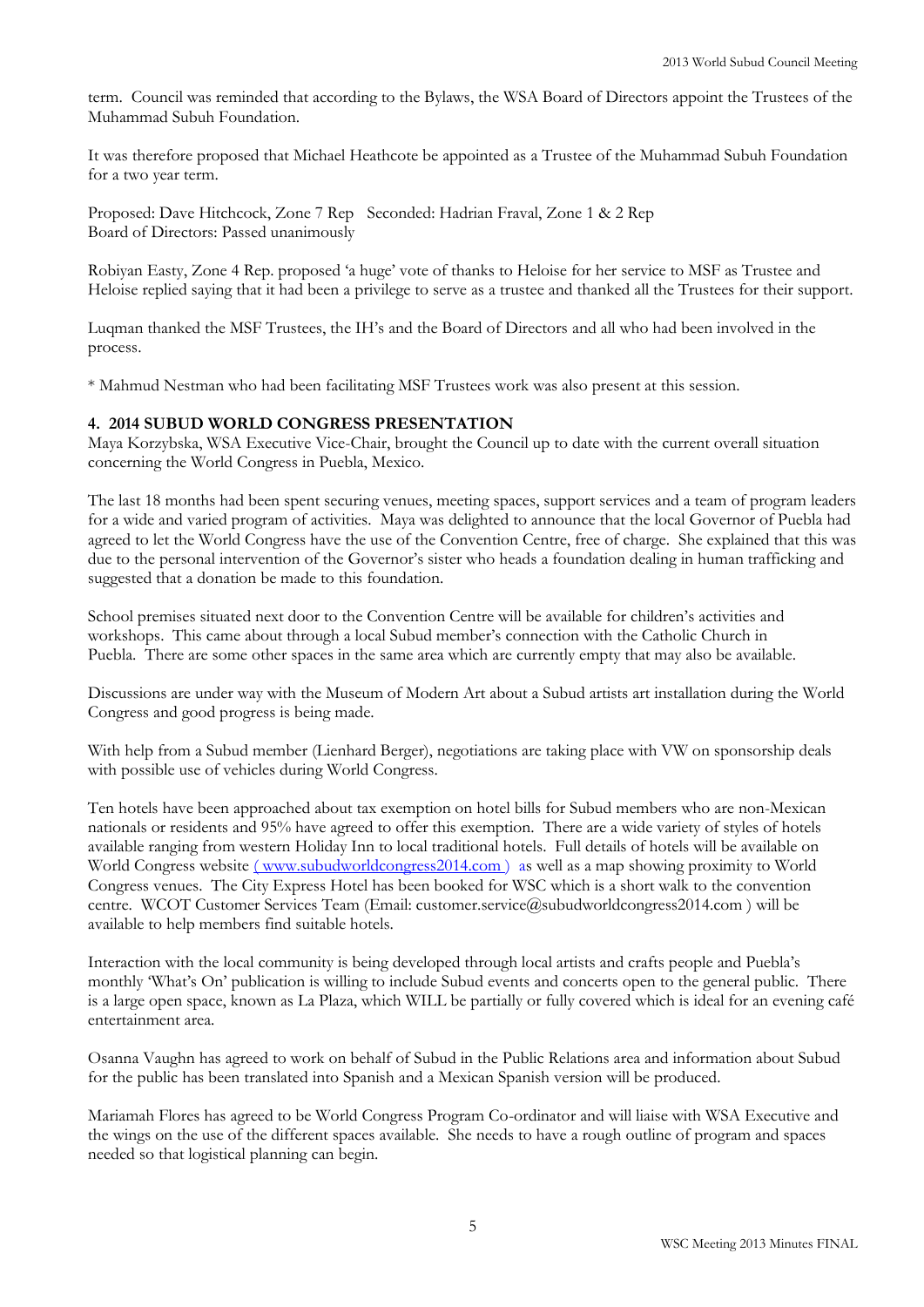## **Congress Program**

A working group consisting of Wing chairs, Zone Reps and IH representatives was formed and met during the WSC meeting to begin planning the official program for the World Congress. (see 19. REPORT BACK FROM WORLD CONGRESS WORKING PARTY, Congress Program)

IH's outlined the kejiwaan content for the World Congress as follows:

- Kejiwaan cannot be separated out from other activities  $-$  a daily prayer is recommended
- 3 hr. rolling latihan on 1st two official days
- Meeting and greeting to be done outside latihan rooms
- Cell phones switched off
- Times for quiet period and start of latihan to be clearly displayed
- 2 spaces to be available 24 hrs.
- Special Kejiwaan session for youth beginning with Ibu's Talk to youth at 2010 World Congress
- Dedicated rooms for listening to/ watching Talks

# **Policy for financial support for Delegates to Congress**

The need for a clear policy for funding delegates' attendance at World Congress was tabled. Maya outlined the background as follows:

For the 2010 World Congress, approximately \$90k was budgeted within the WSA budget for delegate support.

This time there is a budget line within the World Congress budget of \$65k and as the Convention Centre is now free of charge there may be more funds available and as Registrations come in, this figure may be increased further.

It is possible that funds from WSA reserves could also be allocated for Delegate support.

It was suggested that a certain amount be allocated to countries and that the countries themselves decide how to use these funds. They may decide to subsidise other members to attend World Congress not just Delegates.

Maya noted that the Visa situation in Mexico may not be easy for some as Mexico borders with the US and a clear policy for supporting visa applications was needed. Visa difficulties for some African members might be overcome by facilitating a 'virtual' congress in Africa.

## **5. WSA FINANCES**

(see Appendix 1. WSA Financial Report to WSC Meeting 22 June 2013)

Hammond Peek, WSA Treasurer, noted that for the third year running the WSA accounts had been audited and approved on time. In addition, the auditors had proposed no changes to the accounts for the past ten years. He congratulated Elwyn Waugh, WSA Accountant, for his efficiency.

Hammond explained that his report circulated to the Council earlier has been revised and went on to summarise WSA's Finance situation as follows:

- In 2012, slightly less donations and grants had been received than had been budgeted for, but spending was lower and thus the overall budgeted deficit was smaller than forecasted. (See Appendix 2. WSA 2012 Audited Financial Statements)
- At week 22 of WSA's current year (2013) there are encouraging signs that the extra fundraising target may be met. At the same time though regular budgeted donations are lower than anticipated and cuts may need to be made to the 2013 WSA budget in order to achieve a shared goal of a balanced budget. (See Appendix 3. WSA 2013 Actual v Budget Week 22 commencing 26 May 2013 Revised)
- Fundraising for WSA Archives is a huge on-going commitment.

## **Subud Emergency Fund**

In the Net assets section of the WSA 2012 Audited accounts  $f_1$ 15,672 is listed for the Subud Emergency Fund as an endowment fund. Hammond explained that when the International Almoners passed funds to WSA for the Care Support Program these funds were treated as an endowment fund (i.e. can only spend the interest on this figure) when in fact these funds could become a spendable fund. Elwyn was asked to get full background information and consult with the Board of Directors about treating this \$15, 672 Subud Emergency Fund in future as a spendable fund.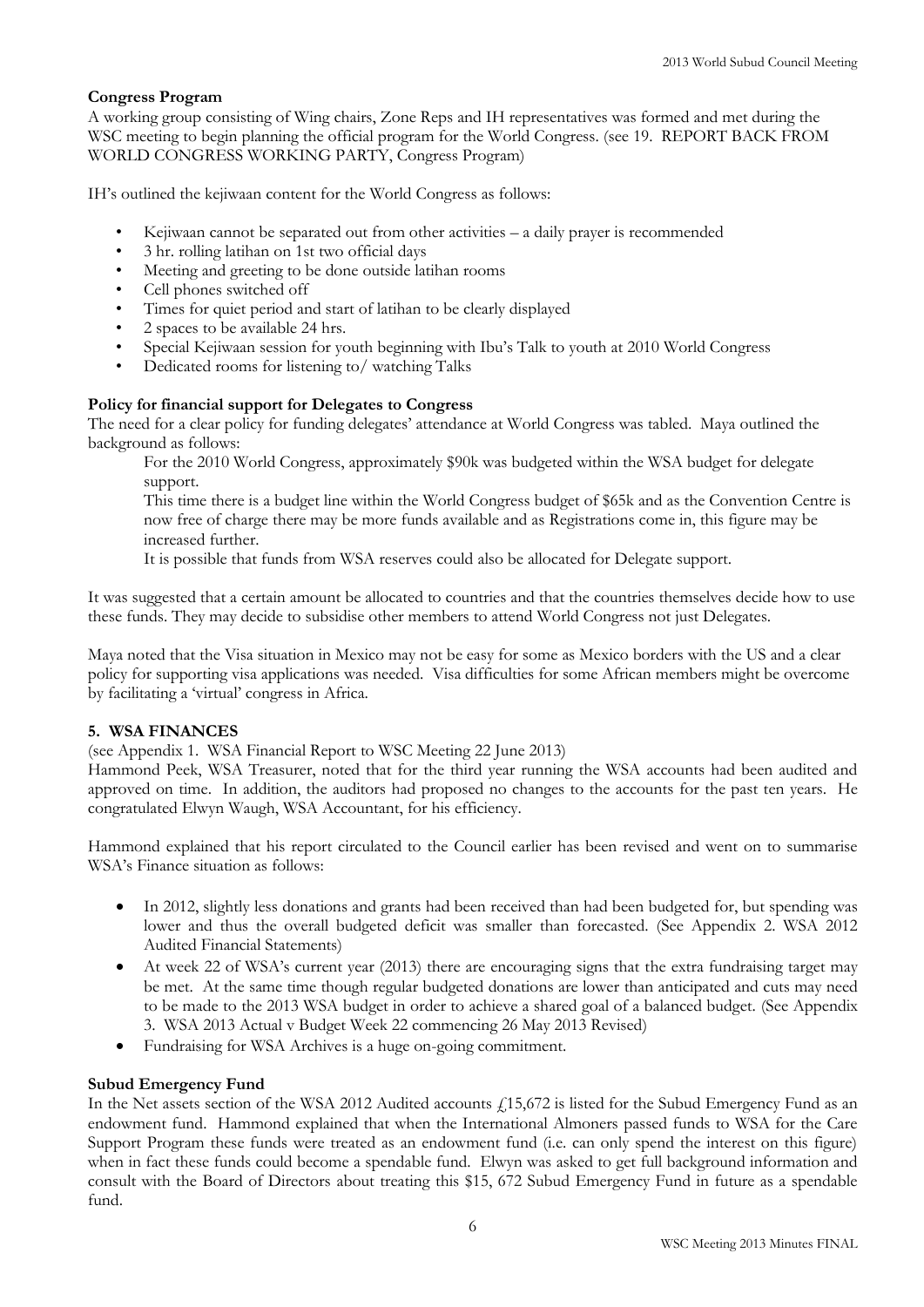#### **Reserve Funds**

After some discussion about the pros and cons of using Reserve Funds, it was noted that a subcommittee had looked into the use of Reserve Funds and a report had been circulated.

#### **Fundraising**

It was noted that not all WSA member countries contribute funds and that although there is currently a serious economic down turn in Europe, countries in Zones 3 & 4 continue to be contribute the most. Although the time and skills that volunteers contribute are hard to quantify, they should be acknowledged never the less. Maya Korzybska, WSA Exec Vice Chair was congratulated for her fundraising efforts in raising funds from individual donors.

#### **WSA 2012 Audited accounts**

(See Appendix 2. WSA 2012 Audited Financial Statements) It was noted that the Directors had approved the accounts on 22 May 2013 and it was proposed that the auditors, Thomas Westcott be re-appointed.

Proposed: Dave Hitchcock, Zone 7 Rep Seconded Hadrian Fraval, Zone 1 & 2 Rep Board of Directors: Passed unanimously

#### **WSA 2013 Budget**

(see Appendix 4. WSA 2013 Budget – final)

Various cuts and adjustments to the WSA 2013 Budget were discussed including:

- Adding a column 'Our Intention'. In the event of receiving large donations (over and above those large donations already budgeted), these would be used to increase other budget lines

- Repatriate funds (up to \$172,000 if donation levels allow this) to cover expenditure on the digitalization process undertaken with Memnon

After due consideration, the Board of Directors agreed to approve the amended Budget. (see Appendix 4. WSA 2013 Budget – final)

Proposal: The WSA 2013 Budget, as revised at Poio, be approved

| Proposed: Robiyan Easty, Zone 4 Rep | Seconded: Dave Hitchcock, Zone 7 Rep   |
|-------------------------------------|----------------------------------------|
| Full Council: Passed unanimously    | Board of Directors: Passed unanimously |

## **6. FUNDING PRESENTATION**

Stuart Cooke, WSA Fundraiser, gave a broad philosophical outline of raising funds to support the WSA. He noted that the organisation and mission of Subud is funded by individual and country contributions. For individuals 3-5% of income is recommended as a suitable contribution.

He suggested making it easy for members and member countries to contribute to Subud and writing to each country chair asking what they need from the organisation and how much they are willing to contribute. He also suggested supporting and enabling National committees to raise funds from members and encouraging Enterprises to support Subud.

As a result of Stuart's fundraising efforts a project to develop an intranet had arisen and there would be a presentation on this later in the meeting.

## **7. INTRANET<sup>2</sup> PROJECT**

(see Appendix **5**. WSA WS proposal Draft 16)

Stuart tabled 'Reducing the distance between us - a proposal for an integrated set of collaborative and communication tools for Subud'. He explained that he has been working with Hassan Czwiertnia and Reynard

 2 An **intranet** is a [computer network](http://en.wikipedia.org/wiki/Computer_network) that uses [Internet Protocol](http://en.wikipedia.org/wiki/Internet_Protocol) technology to share information, operational systems, or computing services within an organization. This term is used in contrast to *internet*, a network between organizations, and instead refers to a network within an organization. Sometimes, the term refers only to the organization's internal [website,](http://en.wikipedia.org/wiki/Website) but may be a more extensive part of the organization's information technology infrastructure, and may be composed of multiple [local area networks.](http://en.wikipedia.org/wiki/Local_area_network) The objective is to organize each individual's desktop with minimal cost, time and effort to be more productive, cost efficient, timely, and competitive. From Wikipedia, the free encyclopaedia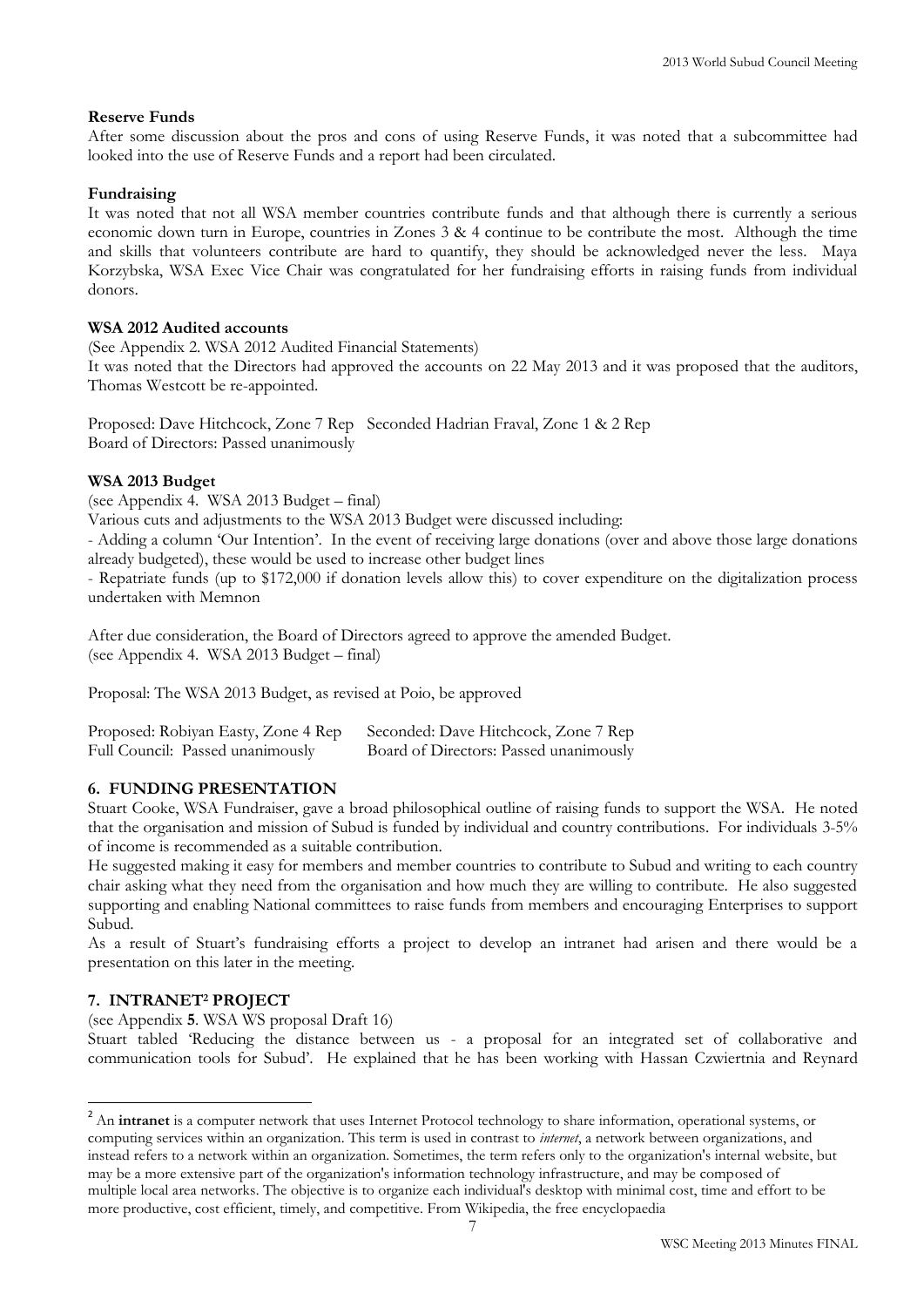Falconer, to develop an intranet encompassing the various different website facilities that have evolved over the years.

He explained that the project is still evolving and that they are still in the process of defining costs and that they are in touch with potential funders for this project.

A team of professional IT experts (Subud members) who will work on different aspects of the project are being identified.

It is envisaged that there will be a private pass word protected area for Subud members only (currently subud.org and subudworldnews.com) and an open area for the general public with information about Subud (currently subud.com). It is also envisaged that the Subud Library site and possible SPI site too will be part of the 'for Subud members only' section.

There could also be a centralised self-managed database which countries could use to implement a pledge system with reminders for donations and payments. In some areas where intranet is not accessible SMS text messages could be generated.

Stuart mentioned that it was important that Zone Reps had a clear understanding of this project so that they could explain the advantages to their member countries and promised to meet with them separately for further discussion.

The presentation of the Intranet project resulted in the following proposal:

That Council encourages the continued development of the Intranet proposal put forward by the WSA Executive with the aim that the first phase be completed by the end of December 2013. Thereafter Council will review and evaluate the initial implementation and make suggestions and recommendations.

| Proposed: Hadrian Fraval, Zone 1 & 2 Rep  | Seconded: Mauricio Castillo, Zone 9 Rep                                                                     |
|-------------------------------------------|-------------------------------------------------------------------------------------------------------------|
| Full Council: In favour with 1 abstention | Zone Reps: Passed unanimously                                                                               |
|                                           | (Grace did not vote in favour because of the technical nature of the background relating to the resolution) |

## **8. SUBUD ENTERPRISE SERVICES INTERNATIONAL (SESI)**

Rashad Pollard, SESI Co-ordinator, explained that SESI Executive Board and Advisory Board have been working to the Work Plan which was approved at 2012 WSC meeting in Vancouver. His presentation is summarised below:

- Goals and purposes include rejuvenation of collective enterprise specifically to support sustainable financing for WSA
- Projects 3 enterprises established in Kalimantan; Zonal and National meetings and activities beginning; Enterprises registered on SESI website in Projects section and small business looking for support and promoting services.
- Skills and Talents database and Centres & Hotels website waiting for final agreement from WSA
- SESI as a separate entity a panel of 10 people are exploring the possibilities. Reason for separate entity is liability limitation. Decision some years ago was not followed through. It was noted that a decision about SESI becoming a separate entity needs to be made by delegates to World Congress and that in order for this to happen; a country member needs to make a proposal 12 months prior to World Congress i.e. August 2013
- Subud Bank SESI are considering the possibility of a 'virtual financial institution' and plan to put forward a recommendation to World Congress.
- SESI's international projects (Timber and Palm Oil projects in Kalimantan) may soon be in a position to provide financial support

# **9. SUSILA DHARMA INTERNATIONAL ASSOCIATION (SDIA)**

(see Appendix 6. SDIA 2012 Annual Report)

Kumari Beck, SDIA Chair, presented copies of SDIA's Annual Report – building from within to the Council and highlighted matters of particular interest over the past year. She noted that creating social projects is putting the gift of the latihan into use and is the same as enterprise. She sees SDIA as carrying out the social and humanitarian aims of WSA on behalf of Subud members. She thanked Area III IH's for their unstinting support.

Kumari mentioned that the number of SDIA projects is decreasing although there are two new projects. One project in India has decided to close as they do not have the capacity to continue as a development organisation. The SDIA team have noticed that if dependencies are created, even if inadvertently, there is a danger that contact with the source (latihan) is lost and members lose confidence in their latihan. It is important in this context to work closely with IH's who visit projects on their travels.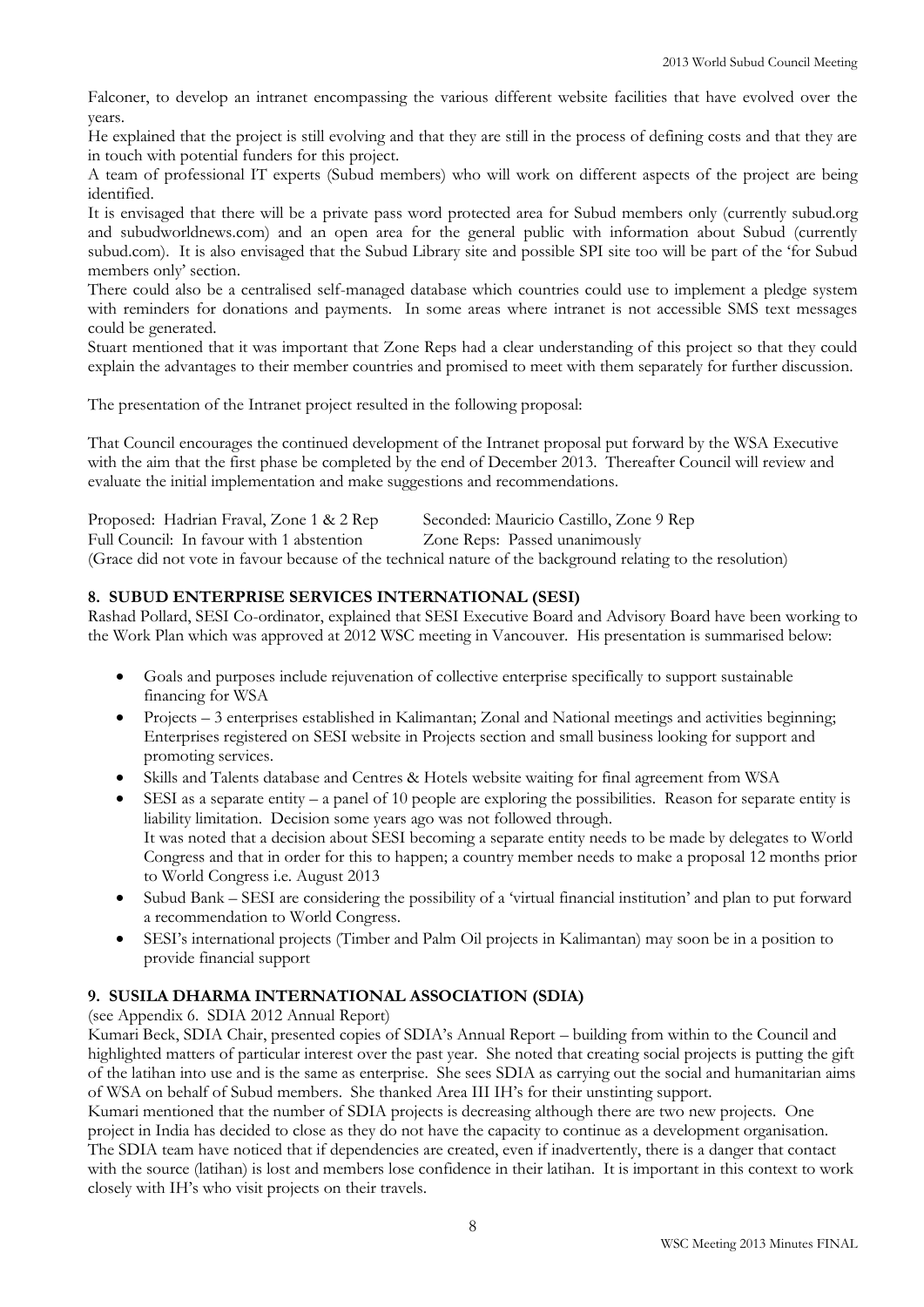Kumari suggested some questions for testing including 'What is the significance or meaning of SDIA as Bapak first introduced it' and the place of SDIA within WSA and sharing of 'receivings' followed.

Proposal to accept SDIA 2012 Annual Report, including financial statements as presented to the meeting.

| Proposed: Paloma de la Viña, Zone 3 Rep | Seconded: Rodrigo Mudarra, Zone 8 Rep. |
|-----------------------------------------|----------------------------------------|
| Full Council: Passed unanimously        | Directors: Passed unanimously          |

#### **10. SUBUD INTERNATIONAL CULTURAL ASSOCIATION (SICA)**

(see Appendix 7. SICA 2012 Annual Report)

Latifah Taormina, SICA Chair, distributed copies of SICA 2012 Annual Report to the Council and explained that the biggest task SICA has faced is educating the membership about how SICA works and inspiring our brothers and sisters to act on Bapak's and Ibu's guidance — and modeling ways in which this is do-able.

The tendency has been to think of SICA as an adjective for cultural diversions at Subud gatherings, to think of a "SICA rep" as a person serving at the bidding of a national Subud committee to organize a congress entertainment and/or exhibitions of Subud artists to raise money for worthy SDIA social projects.

But Bapak and Ibu envisioned a SICA that did things for the public — not just Subud people at congresses and gatherings.

As a result, SICA has not been viewed as an entrepreneurial, creative enterprise, as an engine that can fuel and inspire activities that "other people can see" under the banner of SICA itself. Nor has it been viewed as an agency capable of impacting cultural policy or providing meaningful programs and services to its members.

Part of the problem is that some national committees feel that SICA activities in their country have to come UNDER the aegis — and understanding — of the national committee. Latifah feels national committees cannot grow SICA, or they would have done so by now. SICA has to grow SICA, and they need to do that by working directly with their national SICA organizations and coordinators — as they were mandated to do at the Spokane Congress. To function, as an organization, like Susila Dharma.

SICA is a service organisation providing programs and services to people and organization working in the cultural area. SICA's capacity building event in Vancouver last year explored ways of supporting and engaging national SICA organizations as partners in carrying out our mission.

Peace is an important area of SICA's work. The first Poems for Peace event last year was very successful and was supported by members worldwide. This year Poems for Peace will be on 21 September 2013 and flyers and a toolkit are available for groups who want to put on events.

The SICA Prize, described more fully on the SICA website, will be awarded to a young Subud member who demonstrates an extraordinary talent in some field (arts, science, film, education, technology, music, performance, literature, business, health etc.). The Prize will be awarded at the 2014 World Congress.

The SICA Annual Report for 2012 was received including an accompanying financial summary which was accepted by the Board of Directors.

Proposed: Paloma de la Viña, Zone 3 Rep Seconded: Rodrigo Mudarra, Zone 8 Rep Full Council: Passed unanimously Board of Directors: Passed unanimously

## **11. WSA CHAIR'S OVERVIEW**

Luqman Penseney, WSA Chair, presented an overview of the WSA and work in progress. He noted that the task of the WSA Chair is to maintain the unity and harmony of the WSA and following a meeting with Ibu Rahayu in October 2012, themes and trends had emerged which include: Awakening and a new approach, Developing Subud Centres and projects, Funding and sponsorship, New collaborations. Regular skype calls with the WSA Deputy Chair and Exec. Chair and teleconferences with Zone Reps, 3 or 4 times per year, continued. There is progress on the five major building blocks (Subud Centres, Enterprise, Re-financing, Heritage and Archives, Organisation) identified at the beginning of his term. It was noted that the organisational diagram showed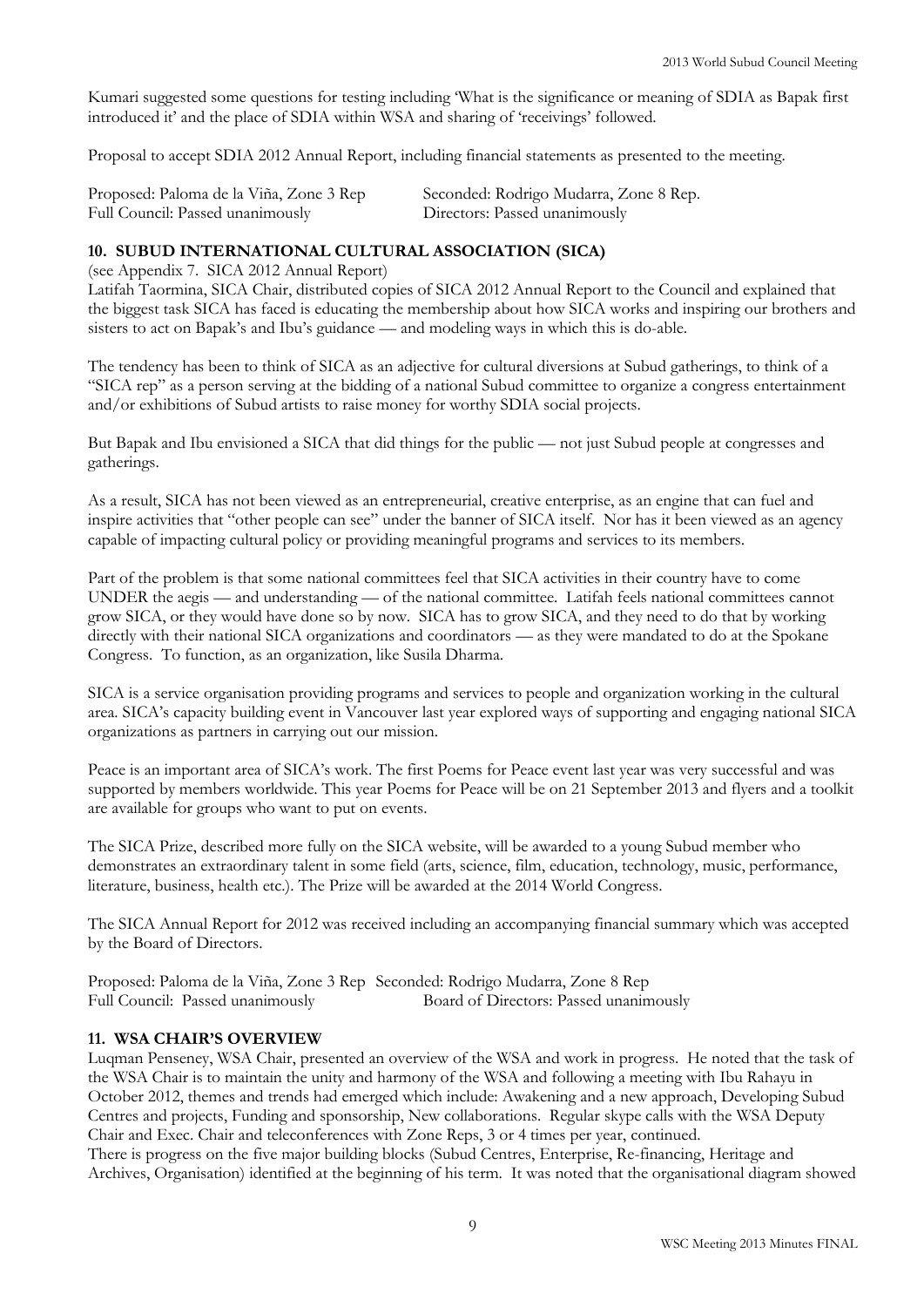a distance between the Zone Reps and the IH's and if this is the reality, then it needs to be addressed. Luqman said that it is important to look into the practicalities of maintaining two Zone Reps. in Africa in future.

# **12. WSA EXECUTIVE WORK IN PROGRESS**

Maxwell Fraval, WSA Exec. Chair referred to the WSA Exec. Report to WSC which had been circulated to Council and briefly outlined important items as follows:

#### **Subud Materials Project**

This project to identify materials to explain Subud to the general public (different organisations and officials) which can be uniformly agreed and used throughout the Subud organisation is underway and awaiting a decision from the Selection Team. Once the wording has been agreed then a brochure can be designed and printed from templates to be made available to National committees. A brochure giving general information is urgently required by the WCOT for use in Puebla. A separate brochure aimed at people who are interested in becoming a Subud member is also urgently required and can also be designed as a template for printing by National committees.

## **Intranet Project**

Maxwell explained that this is an important project as it can potentially facilitate better communications and the funding process. An important aspect is the 'for Subud members only' area where Talks and other private matters can be available. It will enable the Subud organisation to connect privately with one another.

## **Wisma Subud Heritage Protection Project (WSHPP)**

Following a meeting with Ibu Rahayu in October 2012, (mentioned earlier by Luqman) it became clear that Ibu Rahayu saw the Heritage Protection process as having an attendant risk. She said that heritage was backward looking and not forward looking and not a high priority and also not in line with the growth of Subud. She also mentioned sensitivities between Subud and Islamic factions in Indonesia. Consequently the WSA Exec proposes to allow the process to be led by the Indonesian stakeholders.

# **13. SUBUD YOUTH ACTIVITIES INTERNATIONAL (SYAI)**

Roland Fraval, Area I SYAI Rep. invited Alexandra Woodward, Area III SYAI Rep to join the meeting via skype from the US and together they gave an outline of the youth wing. Roland likened youth to pictures of kittens that were circulating.

## **The Team and the focus**

Roland explained that the SYAI team have been focussing as a team on young Subud members and that the focus could be on young people not opened yet. He said that the Team had found it challenging to work with youth globally as members of the team themselves were in challenging life work situations. The SYAI team now consists of himself, Alexandra Woodward, Marcus Vagany and Lucinda Young and with two in Australia; one in America and one in Europe communications can be problematic.

There was discussion about the pros and cons of a team of six youth coordinators which had been experimental this term and it was agreed that the future of the international youth team be explored between now and World Congress.

# **International Youth Travel Fund (IYTF)**

Currently the main priority is the International Youth Travel Fund (IYTF). The Fund currently stands at \$20,000 and it needs to be in the region of \$100,000 which gives a fundraising target of \$80,000. The Fund supports young peoples' travel to Subud events and the main event is the World Congress. The Youth Team plan to approach the Guerrand Hermes Foundation for Peace (GHFP) for a grant on a 'matching funds' basis. They are requesting that a figure be included in the WSA 2014 Budget for IYTF.

## **Seed Grants**

This initiative to award small amounts of money to young people wanting to start projects has just been announced. Roland thanked the Council for their support and Alexandra for joining the meeting from USA.

## **14. SUBUD INTERNATIONAL HEALTH ASSOCIATION (SIHA)**

Maxwell Fraval, WSA Exec Chair spoke briefly about SIHA and noted that Matthew d'Haemer had resigned as SIHA Chair and a replacement has not been found yet although several people are willing to be part of a steering committee.

SIHA exists as a network between health practitioners, facilitates activities and shares experiences. It networks with other wings including SESI and has the potential for large scale enterprises and projects.

## **On-going SIHA projects include:**

- Living Well Dying Well, a charity set up in the UK which works to educate the general public, health professionals, and lay people encouraging a more informed and compassionate approach to death and dying. It also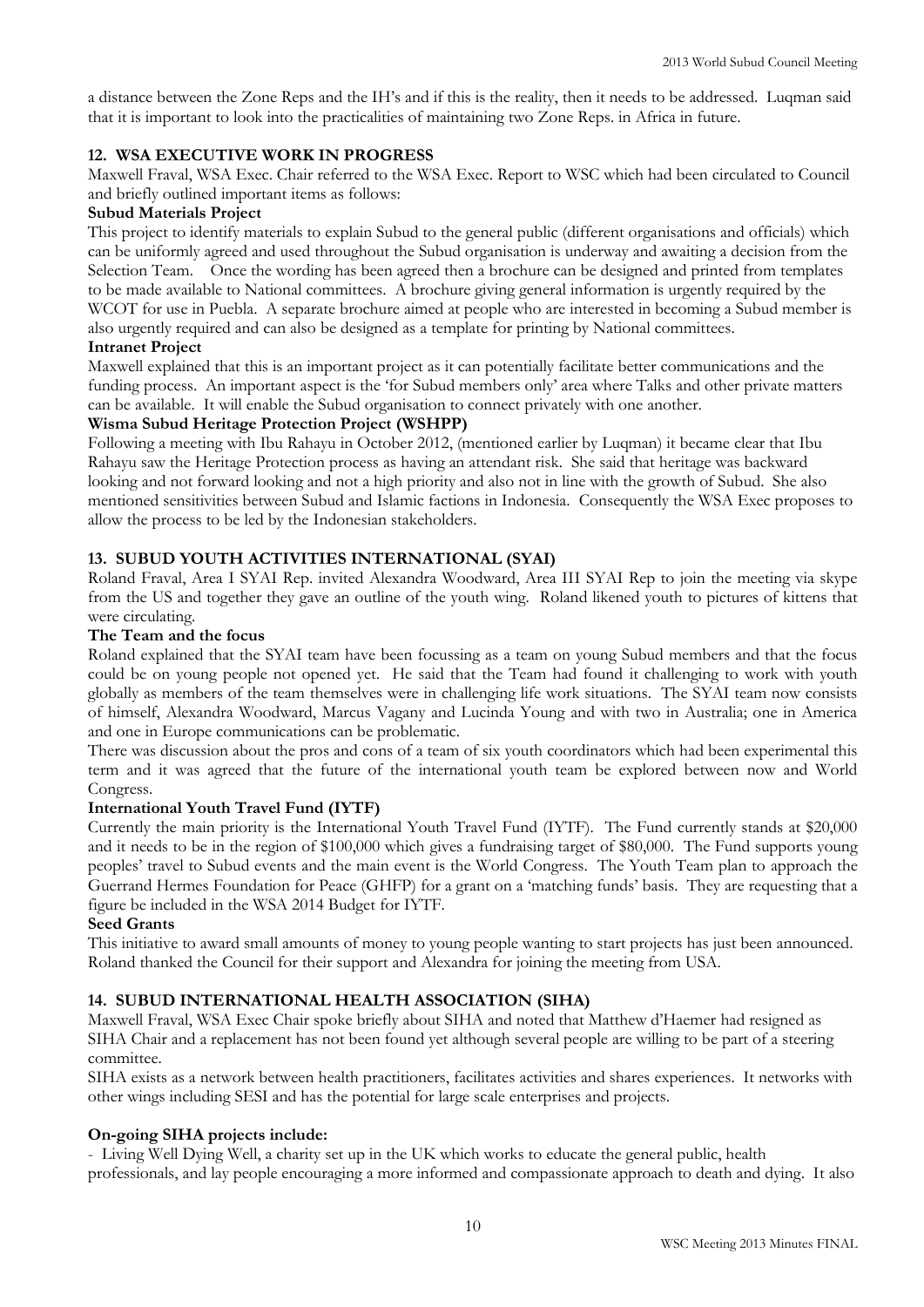trains volunteers as "Doulas" to be companions and councillors for the dying. There are plans for a LWDW centre to be part of a million pound community project in Lewes in collaboration with local Subud group and local council.

- Canberra Health Point, a clinic in Canberra, Australia. Maxwell began this project in 2006 and found the site for a new building in 2009; the building was completed in March 2013. The building will house an eye hospital (micro surgery and laser surgery), an osteopathic clinic, orthopaedic consultants, a dental clinic, a skin clinic, physical therapy areas, a wellness clinic and a café.

It was noted that SIHA USA has joined with SICA USA and Latifah mentioned that SICA is open to the possibility of further collaboration with SIHA.

# **15. MUHAMMAD SUBUH FOUNDATION AND WORLD SUBUD COUNCIL –2nd JOINT MEETING**

Bachtiar explained that the intention of MSF Trustees is to find a way of working collaboratively and cooperatively and recognises that MSF is the servant of the Subud community.

# **MSF 2014 Budget**

In accordance with Ibu Rahayu's advice, the Budget structure for 2014 had been reviewed and 6 programs had been identified and prioritised. Bachtiar emphasised the importance of WSC understanding and approving the structure and priorities in times of limited financial resources. The Budget was discussed at length and some amendments were suggested. Once questions and concerns have been addressed and a revised 2014 Budget has been prepared it will then be circulated and approved by the WSA Board of Directors.

## **MSF 2013 Budget**

Bachtiar explained that this budget attempts to define assets which are complicated to define. It reflects the need to grow assets and shows estimated distributable assets. He noted that the financial management of a foundation (MSF) is different from an association (WSA). He pointed out that the original 2013 Budget was approved by WSC in June 2012 and announced that Amalijah Thompson, WSA Archivist, had waived fees for completion of digitalization of tapes making the project possible. Paloma queried the figure for legal costs and said that more information on the 2014 Budget in general was needed before the Board of Directors could approve it.

The meeting was informed that the Legal costs figure included legal fees for clarification of MSF Bylaws and advice from specialist tax lawyers in US to clarify changes to US tax regulations which had changed. In future MSF will qualify for free legal services for non-profits in US.

The possibility of WSC repaying funds that MSF has spent on the re-mastering and digitalization of tapes was mooted.

## **Amanecer**

Bachtiar explained that MSF had taken back the management of the Hall and land and were attempting to clear debts, repair the building and resolve the insurance issues. He said that normally it is MSF's policy to provide funds for building a property but not the on-going maintenance. However Amanecer is owned by MSF making it an asset to be protected.

## **Ibu Rahayu's letter**

Concern was expressed that Ibu Rahayu's letter addressed to WSC and MSF had been included in MSF's recent newsletter with the consequence that a division had been created between WSC and MSF. The need to write to Ibu Rahayu about administrative matters was also queried. MSF apologised and said that any distress caused was entirely unintentional.

It was agreed that MSF would meet separately with Board of Directors to clarify any matters further so that the Budgets could be approved.

## **16. WSA ARCHIVES**

Armand Bisson, WSA Archives Coordinator, presented a report compiled by WSA International Archives Team.

## **Digitalisation and re-mastering**

He explained that at the end of the process, Memnon will deliver a hard disk containing 2,500 hours of Talks and that this will be 'the archives'. Future generations can refer to this if people challenge what was actually said, the original talk can be accessed on the disk. He said that it is important that the story of the process is shared and remembered and that members know how important it is to hear, read or watch Talks.

This process had been managed and funded by MSF which they had willingly offered to take over. WSC thanked MSF sincerely for their work in completing the first phase of this important project. Amalijah Thompson was thanked for keeping the process alive on her own.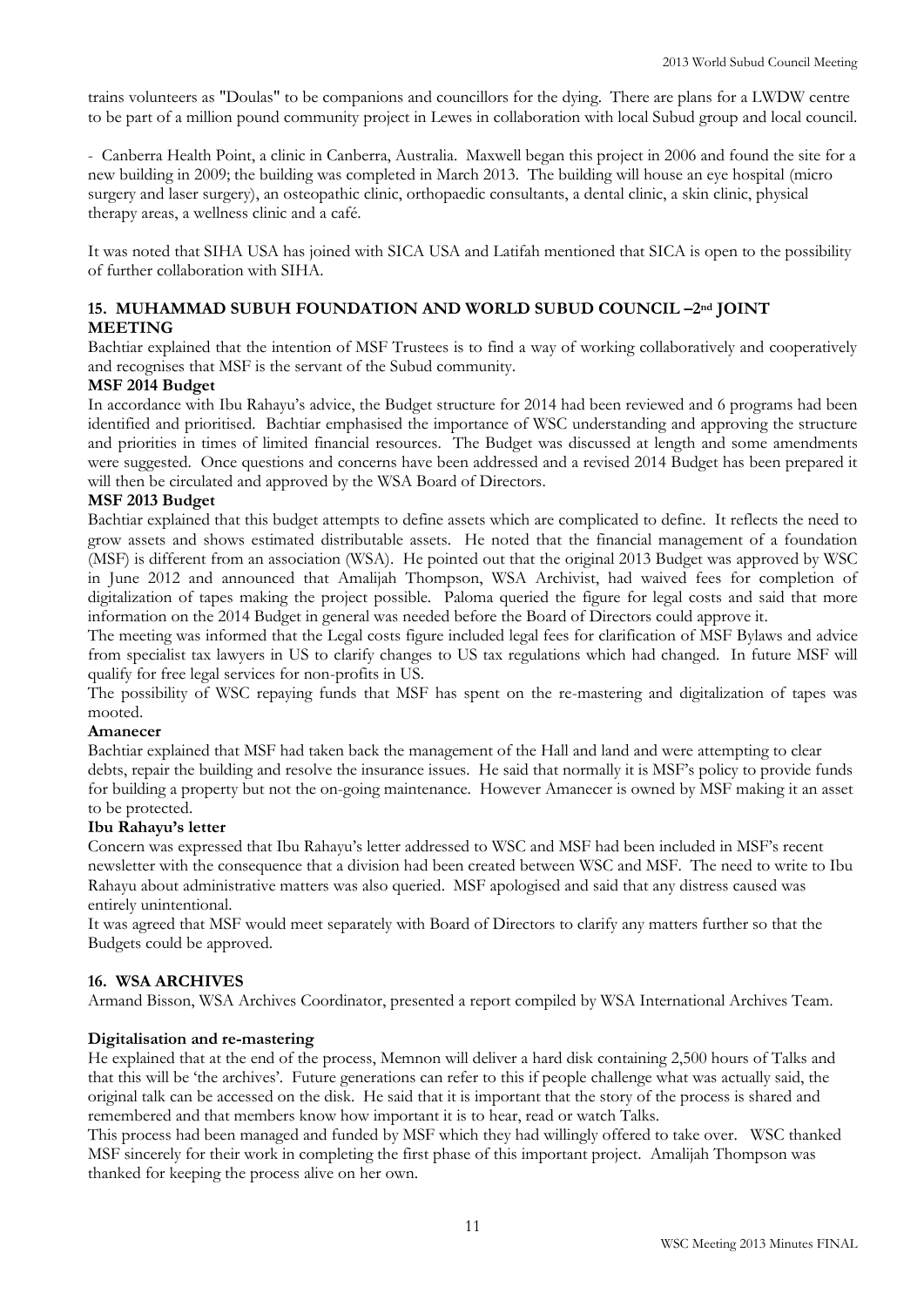## **Manual and Database**

A hand over manual is being compiled to record good practices for new archivists taking over in future. A database of Talks and documents including a description of ownership with defined access levels is being developed.

A revised MoU about Archives between WSA and SUSA has been signed and Australia and Japan will be next. A contract or MoU between WSA and YMS for the Archives held in Cilandak is needed. WSA Exec office will record original copies of these documents. Subud Britain is restructuring their Archives collection. After some discussion the following was proposed:

That the WSC declares its intention to restore the US\$172,000 provided by MSF from its assets in relation to the digitalisation process.

Proposed: Rodrigo Mudarra, Zone 9 Rep Seconded: Hadrian Fraval, Zone 1 & 2 Rep Full Council: Passed unanimously Zone Reps: Passed unanimously

# **17. TRANSLATIONS OF TALKS AND VIDEO SUBTITLES**

Elisa Sanchez Caballero, Translations Coordinator (for Bapak and Ibu Rahayu's Talks) told the Council about the Team's work subtitling Bapak's and now Ibu Rahayu's Talks. This gives the viewer the opportunity to hear and see Bapak or Ibu speaking in Indonesian and read in their own language. Raimondo Olivares has perfected the subtitling technique and can complete about 50 or 60 talks per year. He is able to enhance the quality of the image and colour where necessary making the best possible end product. An anonymous donation of \$5, 000 has funded Raimondo's work until now although his initial work on subtitling was donated.

Elisa emphasised that only official translations are used for subtitles and that the subtitled videos are not intended to replace the original video recordings but to add more options for members to see and listen to Bapak and Ibu Rahayu's Talks.

The Council congratulated the Translations Team on their work and asked that special thanks be conveyed to Raimondo.

## **18. MUHAMMAD SUBUH FOUNDATION AND WORLD SUBUD COUNCIL –3rd JOINT MEETING**

**MSF 2013 Budget** (see Appendix 8. MSF 2013 Budget)

After further discussion and clarifications on line items in MSF's 2013 Budget the following resolution was proposed:

That the MSF amended budget for 2013 be accepted. It was agreed between WSA and MSF that the following annotation to the budget be made:

The additional US \$20,000 in the Legal and audit budget item was required to fund legal advice on:

- the new US legislation on foundations (\$7,000)

- clarifying the meaning of the bylaws about the trustees' term (US\$13,000)

| Proposed: Dave Hitchcock, Zone 7 Rep Seconded: Robiyan Easty, Zone 4 Rep |                                                                            |
|--------------------------------------------------------------------------|----------------------------------------------------------------------------|
| Full Council: 0 against, 3 abstentions                                   | Board of Directors: 5 in favour, 0 against, 3 abstentions - Motion carried |
|                                                                          | Abstentions: Rodrigo, Mauricio, Paloma.                                    |

Reasons for abstaining:

The Directors (and consequently the members in each of their Zones) were not consulted on this expenditure and were not satisfied with the way the money was spent. The Directors have a role of oversight and should have been consulted before legal advice was sought. (see Resolution below)

## **Amendments to MSF approved budgets**

For further clarification the following resolution was proposed:

As a result of the reservations expressed in the Resolution no. 9, above, the WSA Board of Directors agreed, and recommend to the MSF Board of Trustees that, in relation to new expenditures between council meetings, the budget management procedure should include a prior agreement of the 2 boards for new expenses in the MSF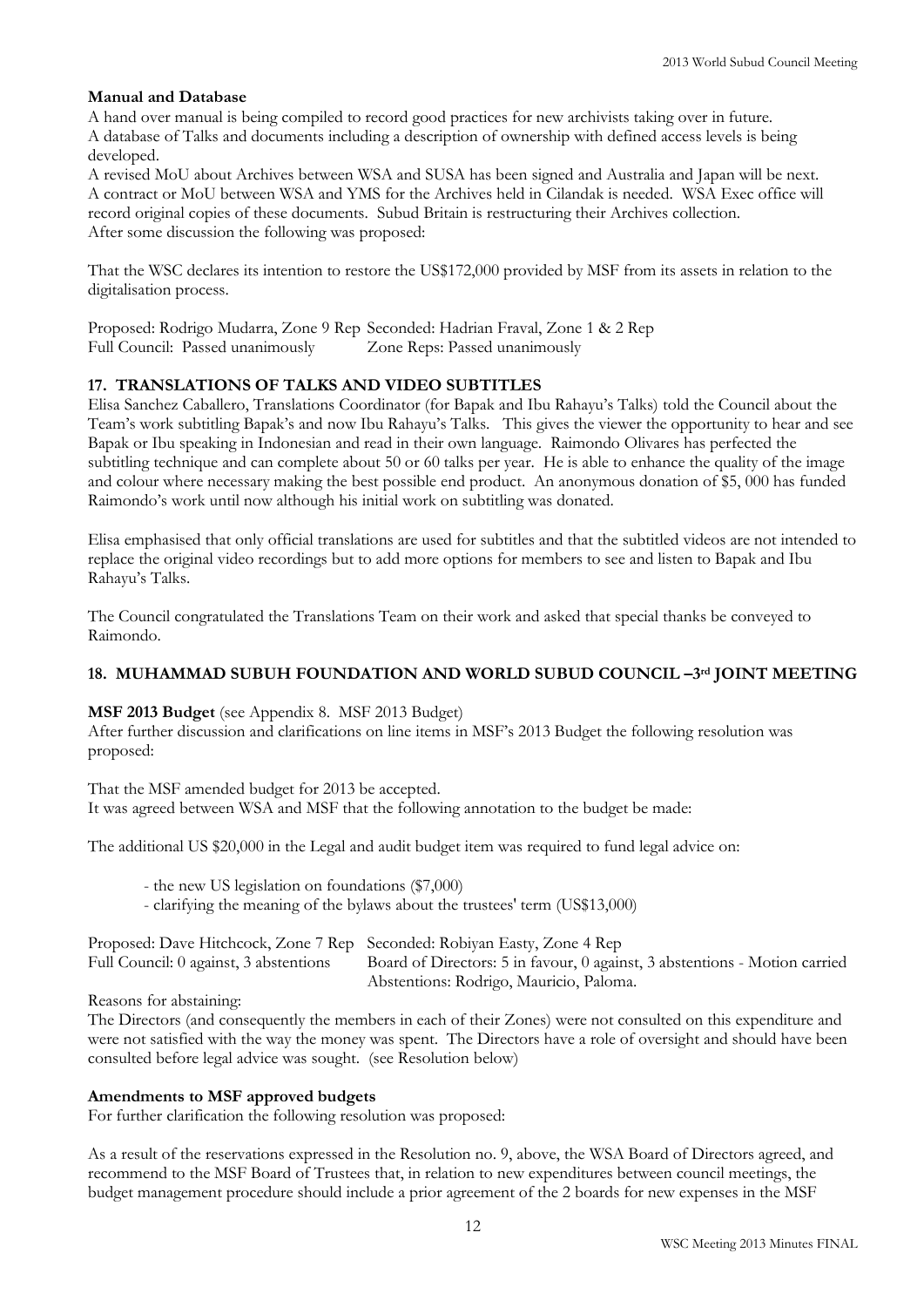budget and for expenses that exceed that budget items above \$5,000 or when the increase of total budget exceeds 10%. The above figures may be reviewed from time to time.

Proposed: Paloma de la Viña, Zone 3 Rep Seconded: Mauricio Castillo, Zone 9 Rep Full Council: Passed unanimously Board of Directors: Passed unanimously

## **Amanecer Overview**

Bachtiar gave a full and detailed report on the situation in Amanecer and explained that during the Americas Gathering in Vancouver, MSF and WSA and Subud Colombia had agreed to begin transferring management of Amanecer 'Gran Salon' from MSF to Subud Colombia after four key steps had been addressed. In April 2013 WSA and MSF had met in Amanecer to begin addressing these criteria and other issues.

He went on to explain that ten key points had been agreed by MSF during their meetings these last few days. The key points addressed issues directly relating to MSF and its mission in Amanecer of holding and maintaining the assets there on behalf of the WSA and international Subud community. These assets, for the most part, are the Amanecer Gran Salon, the land MSF owns in Amanecer and the Collison House.

The key points were discussed at length and Rayner Sutherland, MSF Executive Director, explained that MSF intended to make two more visits to Amanecer before the World Congress in August 2014. He noted that for MSF this was an exercise to maintain its assets but for WSA is was project development. He very much appreciated the support of Area III IH's, Zone Reps, Elias, WSA Deputy Chair and the WSA Team.

The possibility and viability of Subud Colombia developing Amanecer as a venue business was discussed and seen as an opportunity to work together. In the past other countries in Zone 8 and 9 have supported Colombia and Amanecer and this will be discussed at Zone Gatherings later this year.

Luqman informed the meeting that he and Elias Dumit, WSA Deputy Chair, had met with Arom Martins and Hamid da Silva prior to the WSC meeting and invited them both to meet with MSF and WSC for discussions about the situation at Amanecer. The background information that Arom and Hamid were able to provide was much appreciated.

Discussions culminated in the following proposal:

To endorse and support Zone Reps. to work with Subud Colombia and the other stake holders toward a solution regarding the international Subud centre at Amanecer.

Proposed: Rodrigo Mudarra, Zone 9 Rep Seconded: Harvey Peters, Zone 5 Rep Full Council: Passed unanimously Board of Directors: Passed unanimously

There was a vote of thanks to MSF for their work to resolve and stabilise the situation at Amanecer.

## **19. REPORT BACK FROM WORLD CONGRESS WORKING PARTY**

**- Virtual Congress for African members** (see Appendix 9. Africa Virtual World Congress June 2013) Harvey Peters, Zone 5 Rep. noted that in the past African members' experiences at World Congress had not lived up to expectations and presented an idea for a Virtual World Congress for African members as follows:

African Members meet together in one place.

In office space or conference centre with good internet connection and AV equipment Connect up with Subud world in Puebla at a pre-arranged time via video conferencing Send video of the African meeting beforehand – telling their story, or singing, dancing etc. Set aside time in Congress schedule for interactive session with Zone 5 & 6, African members

Live streaming of Ibu Rahayu's Talks for real time viewing or close to real time.

Harvey explained that a lot of preparation for both the technical and the interactive aspects would be needed. Basic computer equipment like laptops and speakers may need to be provided and a suitable venue and location for this would need to be researched and tested in advance. Portuguese as well as French translations may be necessary to enable full participation. There would need to be a liaison person in Puebla with the specific role of organising the connection with the virtual congress. An outline of this idea was sent to Rida Liobo Loote, Zone 6 Rep in advance of the planned skype call with him for his comments.

## **- Congress Chair**

The benefits of a choosing a Congress Chair were discussed. WSA Exec. to look into practicalities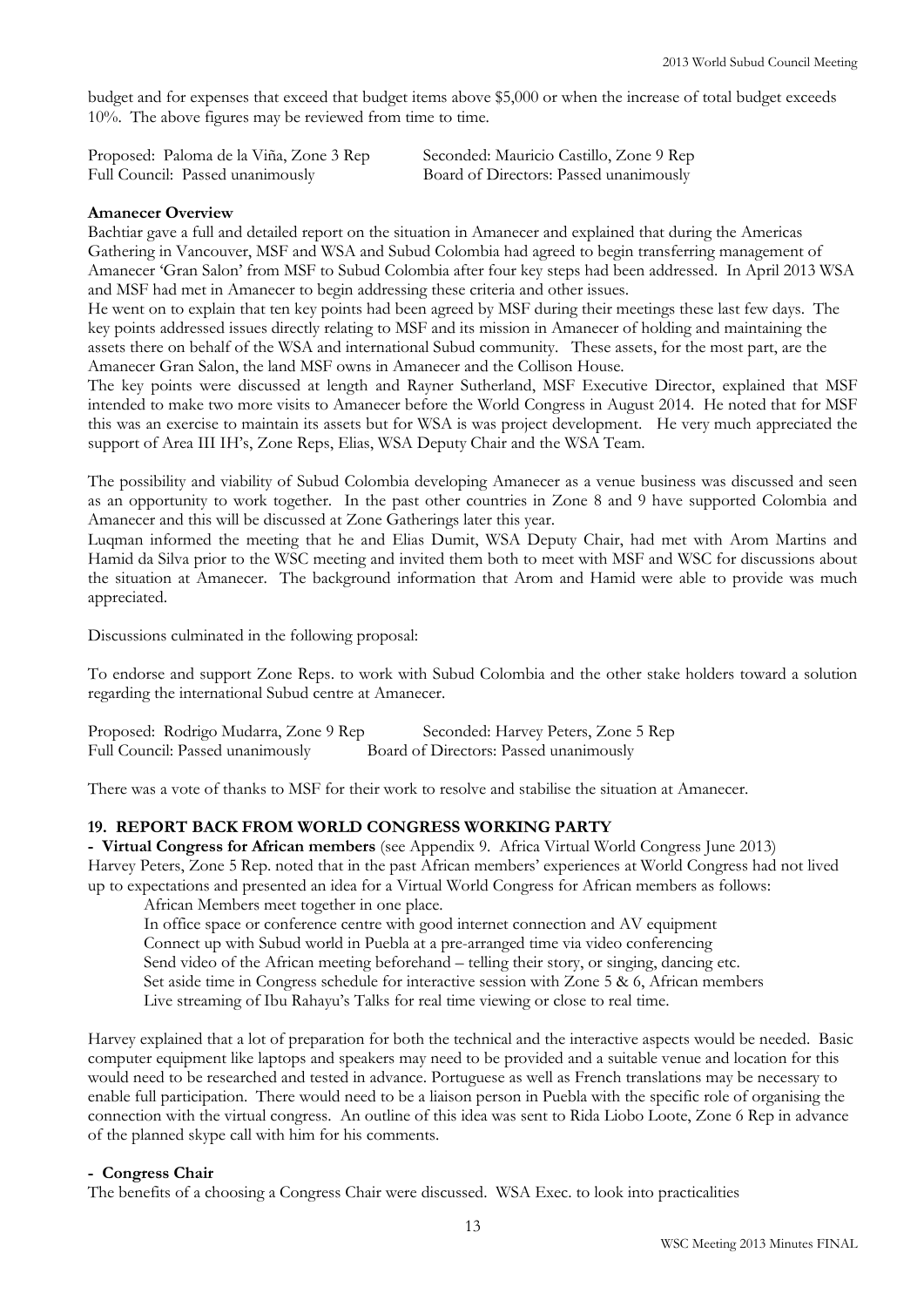# **- Translations**

A Subud member who is a professional interpreter has offered the services of his company. Offers of help from volunteer translators are also welcome and a system for concessionary rates (for Congress Registration) will be agreed. Some way of evaluating efficiency of volunteer translators also needs to be agreed.

# **- Communications**

WCOT are looking into the possibility of providing SIM cards for (unlocked) mobile phones with numbers listed for easy communication.

## **- Congress program**

It was suggested that it be made clear to all delegates that World Congress is the working environment for our organisation and that delegates be asked to sign agreement to attend meetings, especially if they are funded by WSA. To enable all round participation of all aspects of Congress – latihans, business, workshops and recreational activities – a schedule of delegates working in the mornings and interest groups and workshops in the afternoon, was suggested.

It was noted that a major part of Congress is choosing new people for all roles and that this can take time and should not be rushed. A Program Team to work with Mariamah Flores, Congress Program Coordinator, consisting of Maya Korzybska, WSA Exec Vice Chair; Roland Fraval, SYAI; Rashad Pollard, SESI; Kumari Beck, SDIA; Dave Hitchcock, Zone 7 Rep; Mauricio Castillo, Zone 9 Rep; 2 IH's, was chosen.

# **20. SUBUD MATERIALS PROJECT**

(see Appendix 10. Subud Materials chosen)

Elaina Dodson, Area III IH, reported back on behalf of the Selection Team on recommendations for two pieces of written material, one for the general public and a second, with more comprehensive information, for churches, government officials etc.

The Selection Team's recommendations were as follows:

- 1. a postcard format as produced by SUSA 4 x 6", one sided, glossy postcard (also business card size)
- 2. 3 fold brochure, as used at 2010 World Congress
- Elaina explained that both needed editorial revision and re-designing in 'house' style

Needs to be translated into (Mexican) Spanish and printed for use in Puebla

A template for printing each item could be made and countries or Zones could print copies in their own countries.

## **21. WSA 2014 BUDGET**

(see Appendix 1. WSA Financial Report to WSC Meeting 22 June 2013, Appendix 11. WSA 2014 Draft Budget V1)

Hammond continued with his Finance Report to Council presenting the WSA 2014 Budget for Council's approval. He noted that expenditure has consistently risen since 2010 and that expenditure in 2012 included a sum for World Congress and that the expenditure in the 2013 budget had risen to \$508,000 and includes Archives expenditure. He explained that WSA 2014 Draft Budget is a 'basic' budget and offers three options:

Basic: lots of cuts from current figures

Medium: some cuts form current figures

Full: Similar to 2013 Budget but with almost double figure for WSA Archives and consideration for 2014 World Congress

Hammond's recommendation to Council is that a balanced budget rather than a deficit budget be agreed regardless of which option is chosen. In order to achieve a balanced budget, an extra funding target of somewhere in the region of \$200,000, needs to be raised.

After discussion and clarification of various points, the following was proposed:

That the Zone Reps accept the 'full' column of the WSA 2014 Draft Budget v1 as a target, subject to the response to our fundraising efforts by the end of 2013.

Proposed: Dave Hitchcock, Zone 7 Rep Seconded: Paloma de la Viña, Zone 3 Rep Full Council: Passed unanimously Board of Directors: Passed unanimously

Hammond was thanked for his clear and concise report.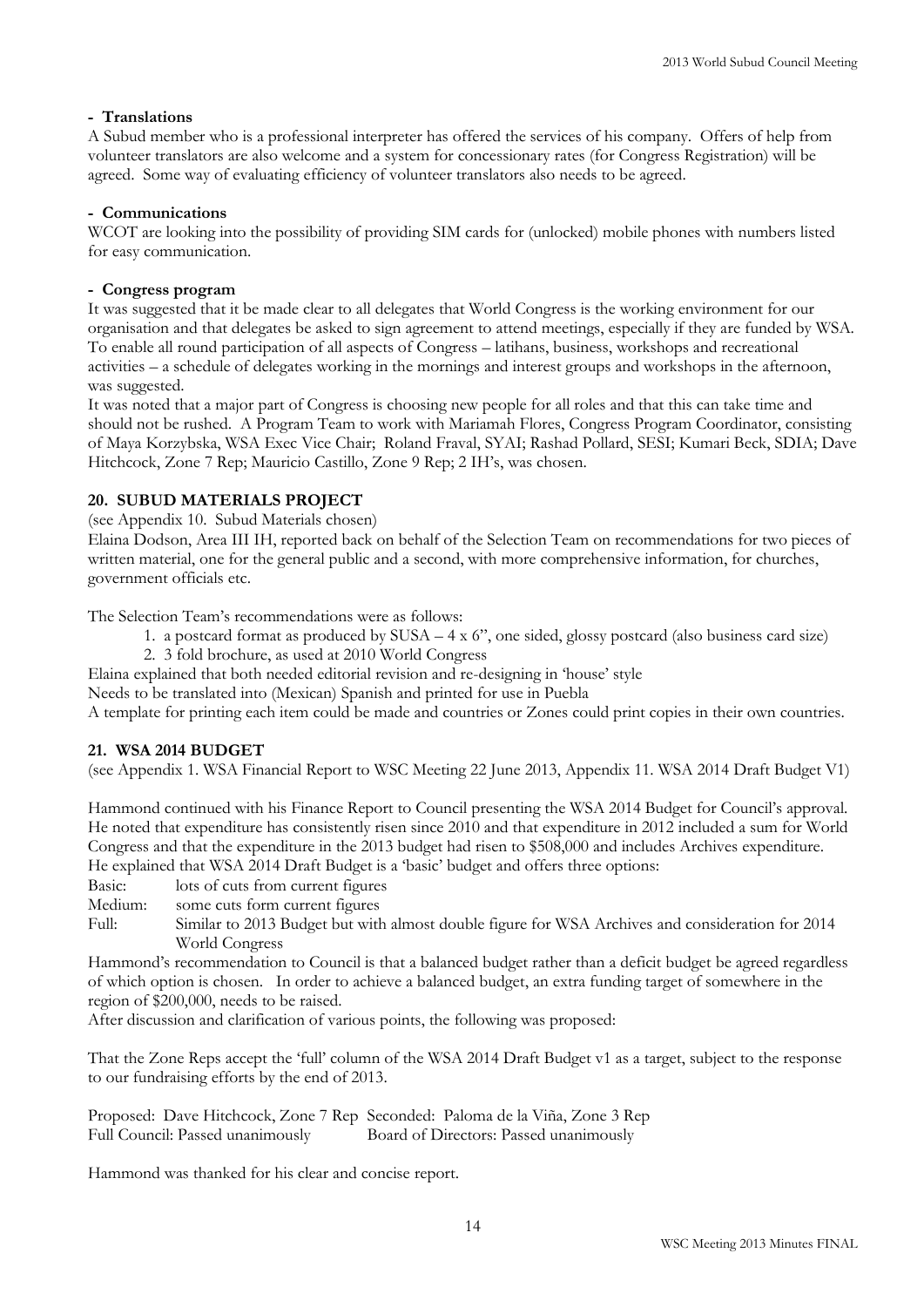# **22. WSA CARE SUPPORT**

Arnaud Delune, WSA Care Support Coordinator, presented an up to date report on the work of the Care Support Team.

# **Dispersal of Funds**

Arnaud explained that it is the Board of Directors (Zone Reps.) who are ultimately responsible for how funds are dispersed. He noted that funds are dispersed on a trust basis and that there are no formal checks in place to ascertain that funds are actually spent on what they had been requested for. Elwyn Waugh, WSA Accountant standing in as WSA Deputy Chair recommended that compliance procedures be developed by WSA forwarded to the Board of Directors for their information. Concern was expressed that Care Support grants only seemed to be going to members in DR Congo and Europe but it was explained that some countries support their own members.

## **Development of Care Support**

Harvey Peters, Zone 5 Rep. could see no expansion for WSA Care Support unless it became part of SDIA. Kumari Beck, SDIA chair, explained that historically Care Support became a WSA Executive function because SDIA was not legally constituted to disburse funds to Subud members. More recently legal advice sought said that technically Subud members are not members of SDIA. She therefore recommended that this issue be examined holistically over the coming year and findings be brought to Council. Renata Peek, Area I IH, noted that there is sometimes a dis-connect between members and the organisation and that creating a structure can emphasise this. She suggested that a way for Care Support to remain a little informal, be found.

Luqman Penseney, WSA Chair, thanked Arnaud and the Care Support Team, on behalf of the Council for their work with so little funds. Arnaud's sincerity in the role was recognised.

# **23. REVIEW OF 2010 WORLD CONGRESS RESOLUTIONS**

World Congress Resolutions were reviewed and progress, completion and outcomes reported and noted. Strengthening our Organisation

Dave Hitchcock reported that the Organization Working Group (formed at WSC meeting in Rungan Sari) had looked at the original reports and that volunteers had come forward to form three Advisory Groups to initially look at different aspects, including decision making process in Subud and membership of WSA. Each Advisory Group will have a facilitator and a recorder and report back to Working Group, and subsequently to the Council, with their recommendations.

## Talents Projects & Wings

This is an on-going process being developed by SESI

## External Relations – survey and Subud materials

It was noted that the Board of Directors did not approve a budget for the survey and that the Selection Team had made recommendations for two pieces of publicity material at the current meeting.

# Finance and MSF

- Amalgamated accounts: Elwyn had been asked to look at consolidating accounts and had found a chartered accountant in UK willing to work on this. All Subud entities were asked to provide financial information and all declined to do so. Leonard van Hein had been asked for information about who had prepared amalgamated information previously and he had declined to get involved.
- Fundraising: Stuart Cook came forward as a fundraiser and a campaign had been implemented. Ibu Rahayu's most recent advice had been taken into consideration.
- MSF National Liaison: part of MSF's remit
- Tax efficient donations: A report has been produced based on information from 6 member countries and it found that a complicated accounting process producing no useful outcome. Furthermore a team willing to work on this had not been identified.
- Subud premises income generation, models of ownership etc.: This is part of SESI's remit and a full report will be given at 2012 World Congress.
- Avoiding duplication of effort: It is not the policy of either WSA or MSF to provide this type of advice or service

Helper development gathering at Congress - To be discussed by IH's

Wisma Subud - A report on work in progress will be given at World Congress

WSA Archives - A full report will be given at World Congress

WSA Bylaws – proxy voting - Legal advice found that proxy voting for Directors is not legal according to WSA Bylaws

Congress Chairperson - This was discussed earlier in the meeting and further discussion and possibly testing was suggested.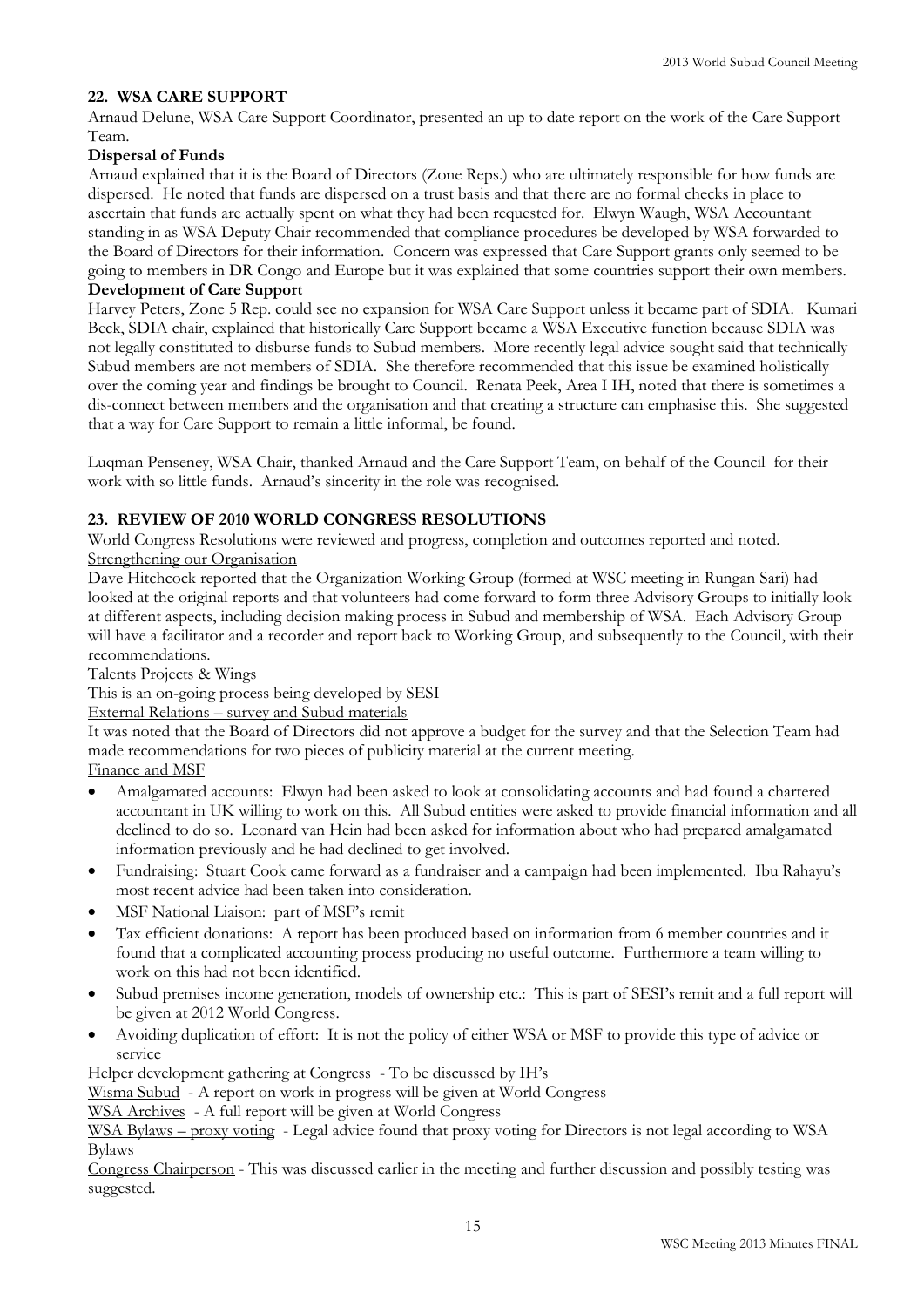# **24. WSA MEMBERSHIP – SERBIA**

Serbia has applied to be a WSA member country and it was noted that the current minimum criteria are National Chair, Committee Councillor and 2 Helpers. Serbia's request cannot be answered until the Organisation Work Group has presented their findings.

WSA membership is part of the Organisation Work Group's deliberations and that the criteria for membership; voting rights, de-listing WSA member countries when no national committee can be found, and membership fees are all in the process of being re-evaluated and clear procedures set out. A position paper will be produced by the Organization Working Group.

# **25. CONFERENCE CALL WITH RIDA LIOBO LOOTE, ZONE 6 REP**

As Rida had been unable to obtain a visa to travel to Spain, Council members spoke to him via skype. With Bachtiar Lorot translating, Rida explained that he had given a full detailed report on the situation in RD Congo and Zone 6. He had later sent a message raising some questions about SDIA and Dorinda Johnson, Area II IH, mentioned that the IH's had discussed the issues raised and would be in touch with Rida separately to let him know results of testing.

## **Micro enterprises**

Rida gave a brief report on progress of two micro enterprises (bee keeping honey production and rickshaws) which had been funded by WSA. He will send regular detailed reports to WSA as per the agreement. It was noted that any profit or surplus should be used to support the group or start up further micro enterprises.

#### **Helpers' visits**

Dorinda asked if National Helpers in RD Congo had been able to visit the groups and if the numbers of members was stable and if members' attendance at latihans was good. Rida explained that lack of funds prohibited National Helpers visits and that the funds that had been forwarded to him (\$2,000) for his visa application were to be used to fund his travel to Brazzaville and other groups in the Zone.

#### **Angola**

Area II IH's have had no contact with Mendes, a member in Angola for over a year. Rida has been in contact with him about 5 months ago and has heard that all is well with the members.

#### **African Virtual Congress**

Rida had read the proposal for a Virtual Congress in Africa with interest and will discuss the idea further with the National Committee and Helpers. He explained that internet access is often not good enough for skype and that there is a lack of computer equipment available amongst members.

#### **Visas to travel to World Congress**

Rida asked what WSA can do to help members from Africa obtain visas to travel to Mexico and Maya explained that WSA has no special powers in this area.

Rida said that he was very happy that he had not been forgotten and appreciated the call.

## **26. CONTINUITY AND HANDOVER**

It was explained that the current Council members continue to work throughout the Congress and that the new Council members take over from there. It was suggested that time for the Incoming team to work with the Outgoing team be factored into the timetable. The Program Team will take this and all other points raised when they begin work on the program.

## **27. VOTING ELECTRONICALLY**

Maxwell Fraval, WSA Exec Chair, explained that for a number of years WSC had been voting electronically on matters arising between Council meetings. He explained that the Exec had formulated and circulated a process for voting electronically which the Board of Directors /Zone Reps had amended. They had asked that this process be discussed and formally approved and voted on at the Council meeting.

After discussion the procedure for voting electronically on Resolutions was agreed as follows:

- 1. a) The WSA Executive presents a draft of a resolution to the WSC for approval AND
	- b) The executive recommends a response time of between 5 and 20 working days and this is agreed by the Zone Reps.
- 2. Discussion occurs and, if any are made, amendments are circulated to the WSC
- 3. The agreed final form and wording of the resolution is circulated to the WSC.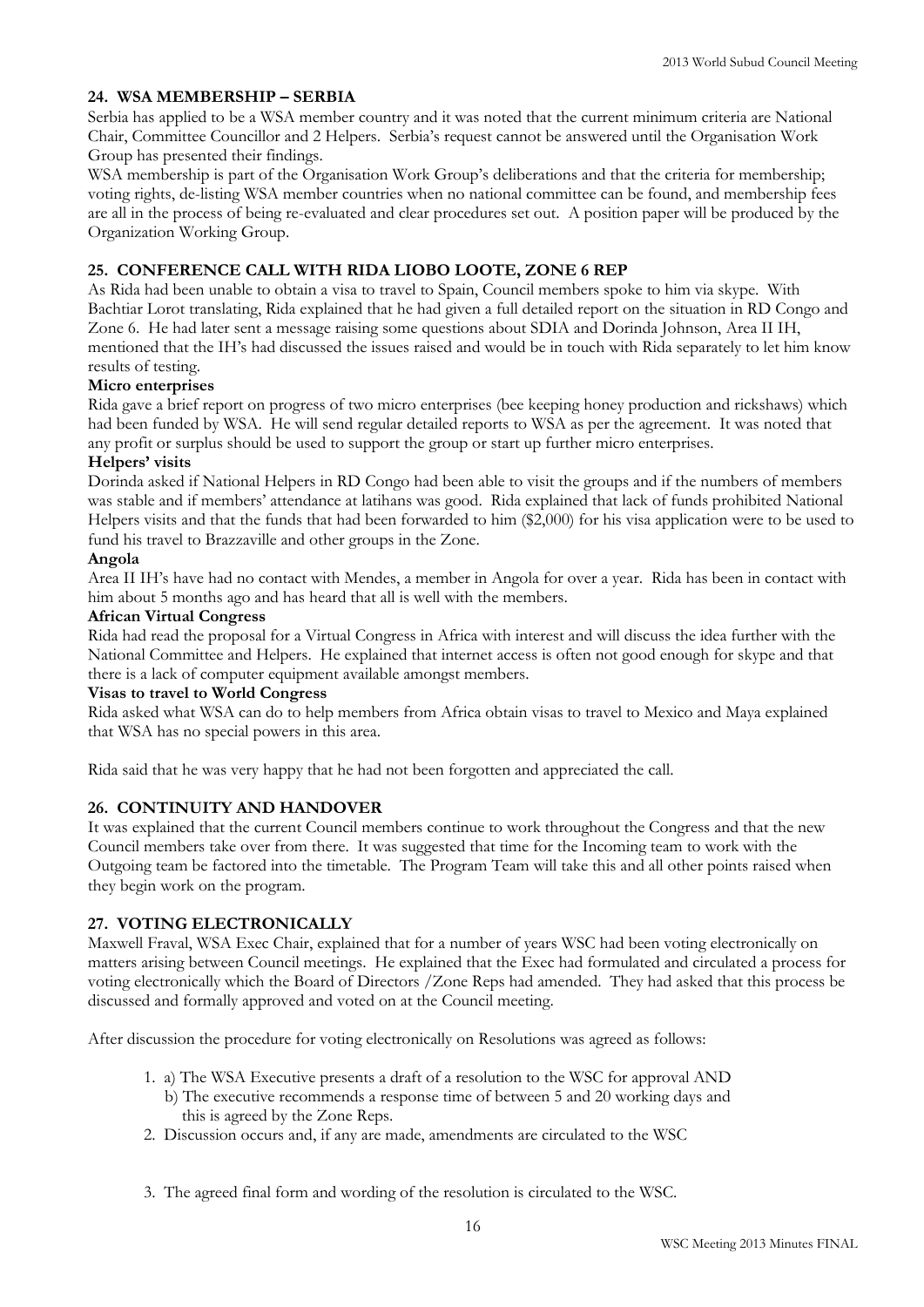4. The whole Council (including wings and affiliates chairs and the International Helpers) indicate how they feel about the proposed resolution. Do they all agree? If they disagree, what was their reason for doing so? Wherever necessary and especially where there is a divergence of views, so that the decision can be more securely based, guidance should be sought through testing in the latihan kejiwaan.

5. After considering the input from 4 above, if necessary, a new resolution is formulated.

6. Then the Zone Reps. are asked for a proposer and seconder to the resolution and the Zone Reps are invited to formally vote electronically. If there is not 100% unanimity in the electronic voting process, a teleconference will be arranged for further discussion and, provided a quorum exists (as provided by the constitution), a majority of 75% of the Zone Reps will result in the resolution/recommendation being carried.

7. Once all Zone Reps. votes have been received, and 100% unanimity is expressed electronically, or a teleconference has been called and a 75% majority achieved, an email is sent to the whole Council containing the final form of the agreed resolution and the date that the Zone Rep's vote was cast becomes the date of the resolution.

8. Coincident with that, a printed version of the agreed resolution will be produced for storage.

Proposed: Mauricio Castillo, Zone 9 Rep Seconded: Hadrian Fraval, Zone 1&2 Rep Full Council: Passed unanimously Zone Reps: Passed unanimously

## **28. SUBUD ON THE INTERNET**

There is concern about Subud's profile on the internet and Elaina Dodson, Area III IH, understood that Ibu Rahayu has concerns about the internet and Subud reaching out to people on the web.

Ways of protecting Talks which are currently available on-line and accessible to non-Subud members, through pass worded sites were discussed.

Search Engine Optimisation (SEO) was discussed and it was explained that this was a marketing tool used commercially and therefore not appropriate for Subud to be promoted in this way.

Googling results are different in each country and the MoU that member countries sign sets out guidelines for national websites. The MoU also declares that member countries have a responsibility to monitor their country's web presence and it was suggested that a message reminding them of this obligation be sent to member countries on a quarterly basis. It was also suggested that Matthew Weiss, WSA Internet Coordinator, and Hassan Czwiertnia be asked to advise on the practicalities of this.

Maya reported that an offending inaccurate piece of information had been removed from the English pages of Wikipedia and that a 'User Facility' had been added. This meant that every time an unauthorised user attempted to change or add an entry about Subud, an email would be sent to the WSA Secretary [\(wsa@subud.org\)](mailto:wsa@subud.org). After several attempts to change an entry about Subud, the unauthorised user could be blocked.

## **29. SUBUD CENTRES**

News and views about some Subud premises around the world were exchanged.

Small group of members in Thailand had built a Subud Hall

Members in Canberra, Australia have been saving funds for approx. fifteen years and hope to begin building a Subud Hall shortly. Indonesia has about 60 houses. India has land but no house yet.

Vietnam sold their Subud house in Saigon and have purchased land outside the city. They plan to collect enough funds to build a latihan hall big enough for whole group to do latihan together.

In Zone 1 & 2 there is a collective support for member countries to own or build Subud premises.

The Rungan Sari project continues to develop and inspire members who visit.

The situation at Wisma Subud, Jakarta is complicated and approx. one third of properties are now not in Subud ownership. It is understood that there are ideas for an enterprising approach to the centre.

The Wisma Subud Heritage Protection Plan (WSHPP) had arisen out of a World Congress proposal. There will be a full detailed report on WSHPP to World Congress and no formal resolution is needed at this stage.

## **30. JOINT ZONES AND WINGS WORK GROUP**

The Council had met in small groups to 'workshop' ways of integrating and working together more effectively. It was agreed that this session was valuable and should have taken place at the start of the WSC meeting. The three groups reported back as follows:

AREA I – Council members asked to provide contact details of one person each so that SYAI could build a sustainable reliable network to be used prior to and after World Congress.

Working in harmony, being outcome driven to achieve tangible results and activity and fun are key. Expectations of National Wing reps. need to be clarified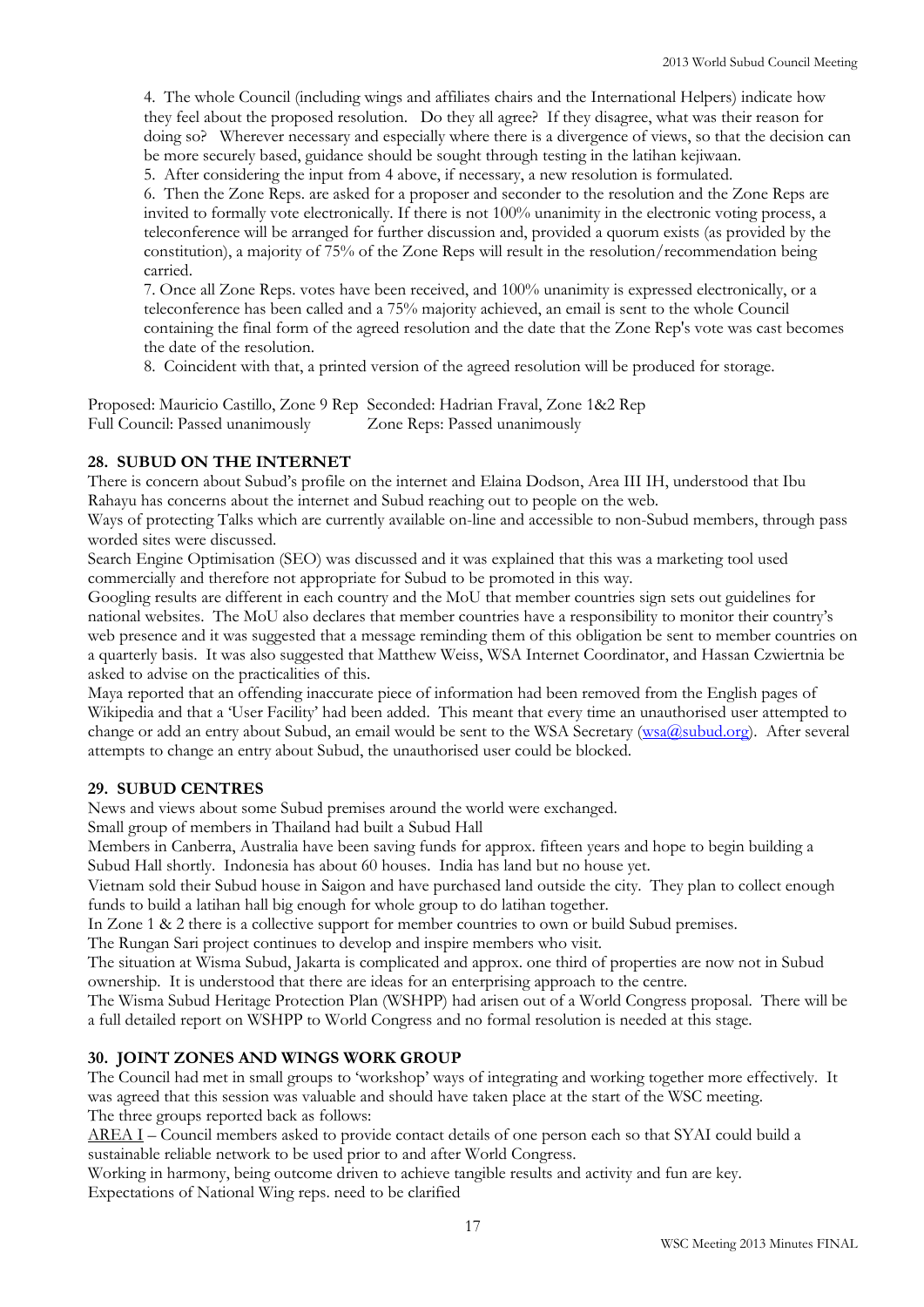AREA II – Main theme was how we can work together effectively in the same direction. Report stories of small things that work.

Zone Reps & IH's working together: Zone Reps need to see clear detailed information in IH's reports on countries visited. IH's reports will continue to be circulated to WSC (not if they are Confidential) but will not be uploaded to websites. Skype calls between Zone Reps and IH's to be encouraged.

For Africa, Zone 5 & 6, Zone Rep should ideally be bi-lingual (English French) and able to travel at least within Africa. 1 Zone Rep could cover both areas (5 & 6)

AREA III – Would welcome Zone Rep travelling with IH's if practical. Suggest a time for new Zone Reps to meet with new IH's at World Congress.

Common purpose of all Wings is to inspire members' activities outside the latihan. Wings and Zone Reps to let IH's know about projects in countries that IH's plan to visit.

#### **FINAL PLENARY SESSION**

Proposals made at this meeting were reviewed (see Summary of Proposals below) and the meeting drew to a close.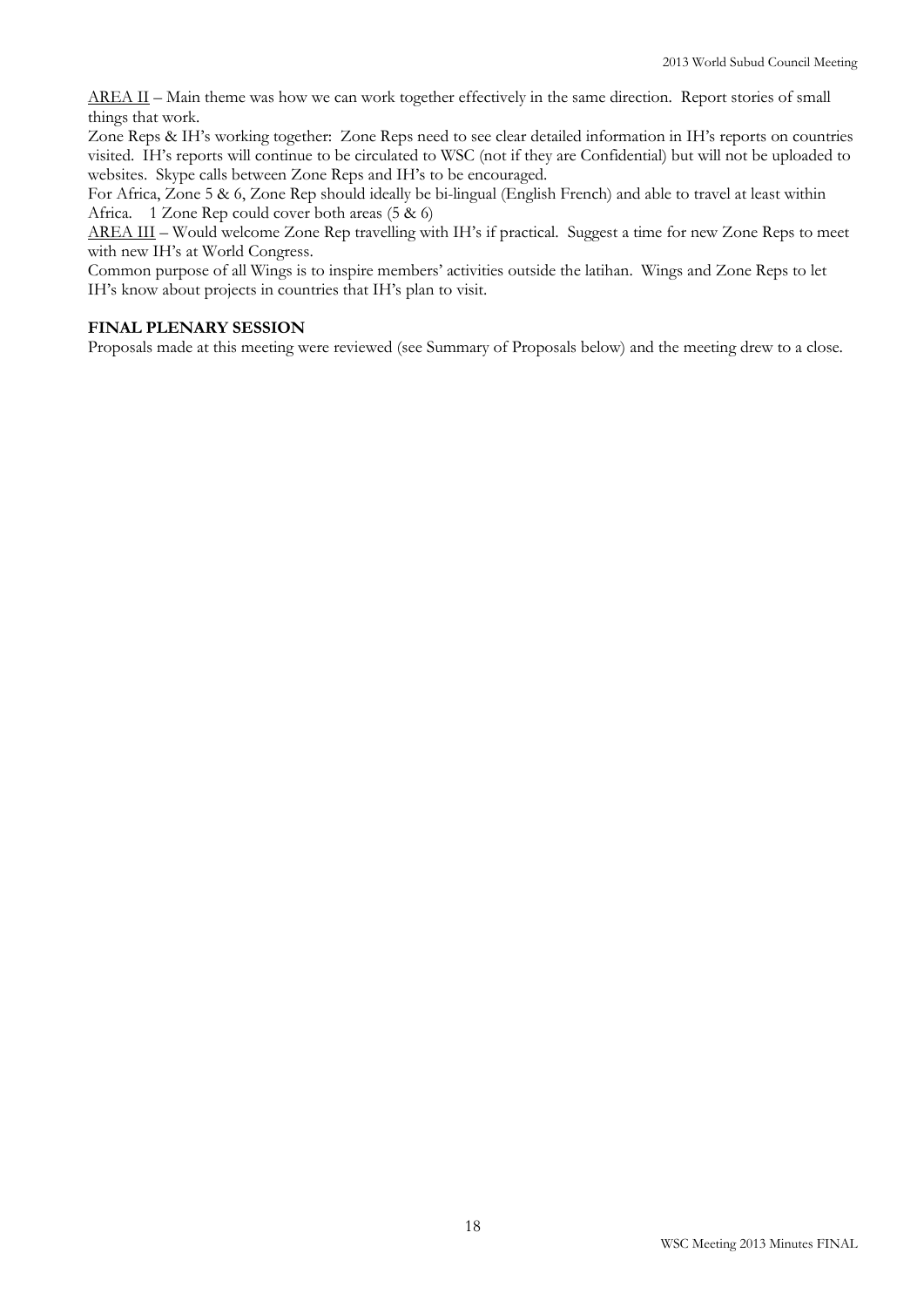#### **Summary of Proposals**

1. Minutes of the 2012 WSC meeting (see page 4)

It was proposed that the Minutes of the 2012 WSC meeting be accepted as an accurate record of the meeting

| Proposed: Hadrian Fraval, Zone 1 & 2 Rep | Seconded: Paloma de la Viña, Zone 3 Rep. |
|------------------------------------------|------------------------------------------|
| Full Council: passed unanimously         | Board of Directors: passed unanimously   |

2. MSF Trustee appointment (see page 5)

That Michael Heathcote be appointed as a Trustee of the Muhammad Subuh Foundation for a two year term.

Proposed: Dave Hitchcock, Zone 7 Rep Seconded: Hadrian Fraval, Zone 1 & 2 Rep Board of Directors: Passed unanimously

3. Re-appointment of Auditors (see page 7)

That the auditors, Thomas Westcott, be re-appointed.

Proposed: Dave Hitchcock, Zone 7 Rep Seconded: Hadrian Fraval, Zone 1 & 2 Rep Board of Directors: unanimous

4. WSA 2013 Budget (see page 7)

The WSA 2013 Budget as revised at Poio, be approved

| Proposed Robiyan Easty, Zone 4 Rep | Seconded: Dave Zone 7 Rep              |
|------------------------------------|----------------------------------------|
| Full Council: Passed unanimously   | Board of Directors: Passed unanimously |

5. Intranet proposal (see pages  $7 - 8$ )

That Council encourages the continued development of the Intranet proposal put forward by the WSA Executive with the aim that the first phase be completed by the end of December 2013. Thereafter Council will review and evaluate the initial implementation and make suggestions and recommendations.

Proposed: Hadrian Fraval, Zone 1 & 2 Rep Seconded: Mauricio Castillo, Zone 9 Rep Full Council: 1 abstention Zone Reps: Passed unanimously (Grace Hodgson, Area III IH, did not vote in favour because of the technical nature of the background relating to the resolution)

6. SDIA 2012 Annual Report (see page 8)

Proposal to accept SDIA 2012 Annual Report including financial statements as presented to the meeting.

| Proposed: Paloma de la Viña, Zone 3 Rep | Seconded: Rodrigo Mudarra, Zone 8 Rep. |
|-----------------------------------------|----------------------------------------|
| Full Council: Passed unanimously        | Directors: Passed unanimously          |

7. SICA Annual Report (see page 8)

The SICA Annual Report for 2012 was received including an accompanying financial summary which was accepted by the Board of Directors.

| Proposed: Paloma de la Viña, Zone 3 Rep | Seconded: Rodrigo Mudarra, Zone 8 Rep  |
|-----------------------------------------|----------------------------------------|
| Full Council: Passed unanimously        | Board of Directors: Passed unanimously |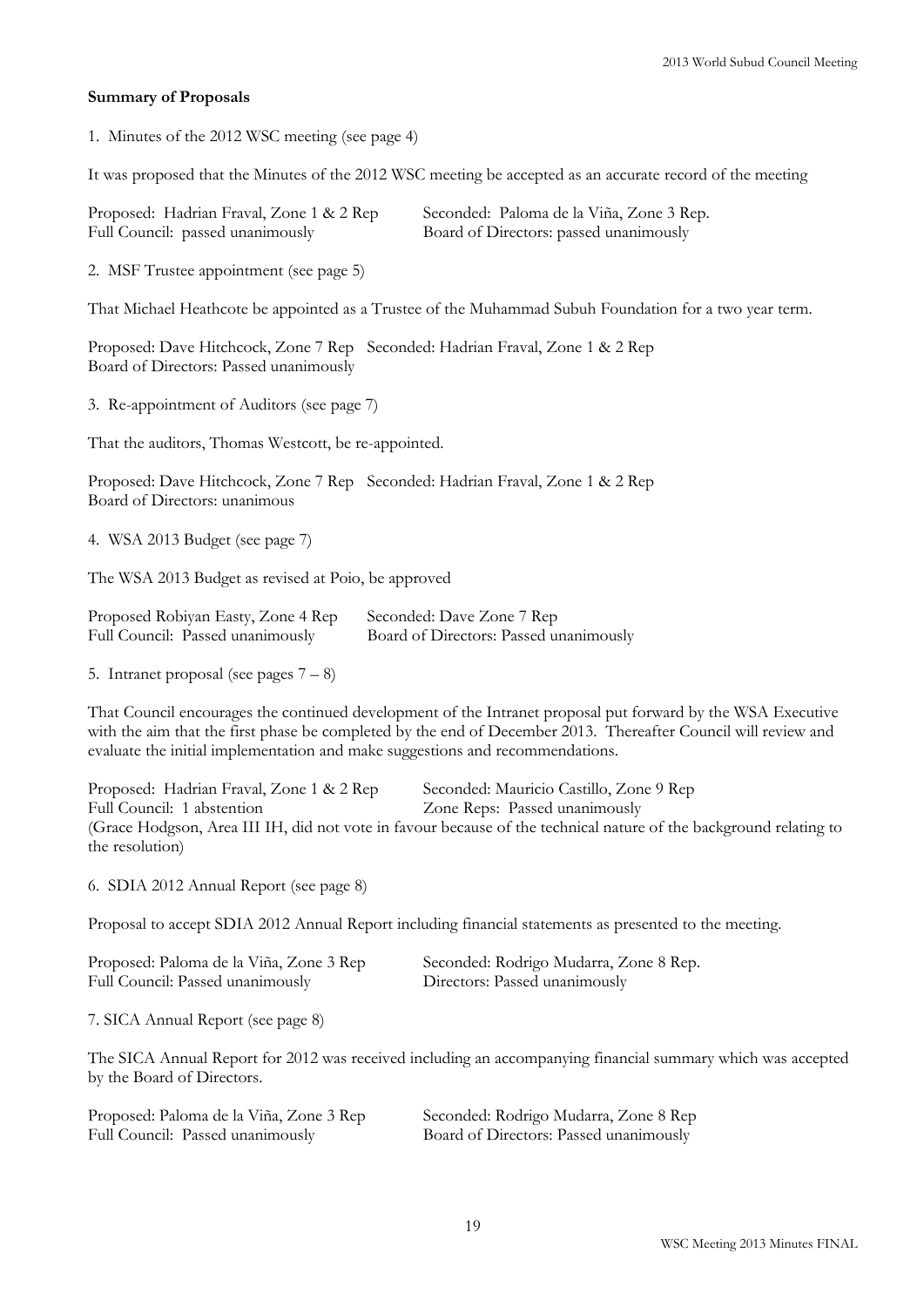## **Summary of Proposals continued**

8. WSA Archives (see page 11)

That the WSC declares its intention to restore the US\$172,000 provided by MSF from its assets in relation to the digitalisation process.

Proposed: Rodrigo Mudarra, Zone 9 Rep Seconded: Hadrian Fraval, Zone 1 & 2 Rep Full Council: Passed unanimously Zone Reps: Passed unanimously

9. MSF 2013 Budget Resolution (see page 11)

That the MSF amended budget for 2013 be accepted. It was agreed between WSA and MSF that the following annotation to the budget be made:

The additional US \$20,000 in the Legal and audit budget item was required to fund legal advice on:

- the new US legislation on foundations (\$7,000) - clarifying the meaning of the bylaws about the trustees' term (US\$13,000)

| Proposed: Dave Hitchcock, Zone 7 Rep Seconded: Robiyan Easty, Zone 4 Rep |                                                                            |
|--------------------------------------------------------------------------|----------------------------------------------------------------------------|
| Full Council: 0 against, 3 abstentions                                   | Board of Directors: 5 in favour, 0 against, 3 abstentions - Motion carried |
|                                                                          | Abstentions: Rodrigo, Mauricio Paloma.                                     |

Reasons for abstaining:

The Directors (and consequently the members in each of their Zones) were not consulted on this expenditure and were not satisfied with the way the money was spent. The Directors have a role of oversight and should have been consulted before legal advice was sought. (see Resolution no. 10)

10. Amendments to MSF approved budgets (see page 12)

As a result of the reservations expressed in Resolution no. 9, the WSA Board of Directors agreed, and recommend to the MSF Board of Trustees that, in relation to new expenditures between council meetings, the budget management procedure should include a prior agreement of the 2 boards for new expenses in the MSF budget and for expenses that exceed that budget items above \$5,000 or when the increase of total budget exceeds 10%. The above figures may be reviewed from time to time.

| Proposed: Paloma de la Viña, Zone 3 Rep | Seconded: Mauricio Castillo, Zone 9 Rep |
|-----------------------------------------|-----------------------------------------|
| Full Council: Passed unanimously        | Board of Directors: Passed unanimously  |

11. Amanecer (see page 12)

Endorse and support Zone Reps to work with Subud Colombia and the other stake holders toward a solution regarding the international Subud centre at Amanecer.

| Proposed: Rodrigo Mudarra, Zone 9 Rep | Seconded: Harvey Peters, Zone 5 Rep    |
|---------------------------------------|----------------------------------------|
| Full Council: Passed unanimously      | Board of Directors: Passed unanimously |

12. WSA 2014 draft Budget (see page 14)

That the Zone Reps accept the 'full' column of the WSA 2014 draft Budget v1 as a target, subject to the response to our fundraising efforts by the end of 2013 Proposed: Dave Hitchcock, Zone 7 Rep Seconded: Paloma de la Viña, Zone 3 Rep

Full Council: Passed unanimously Board of Directors: Passed unanimously